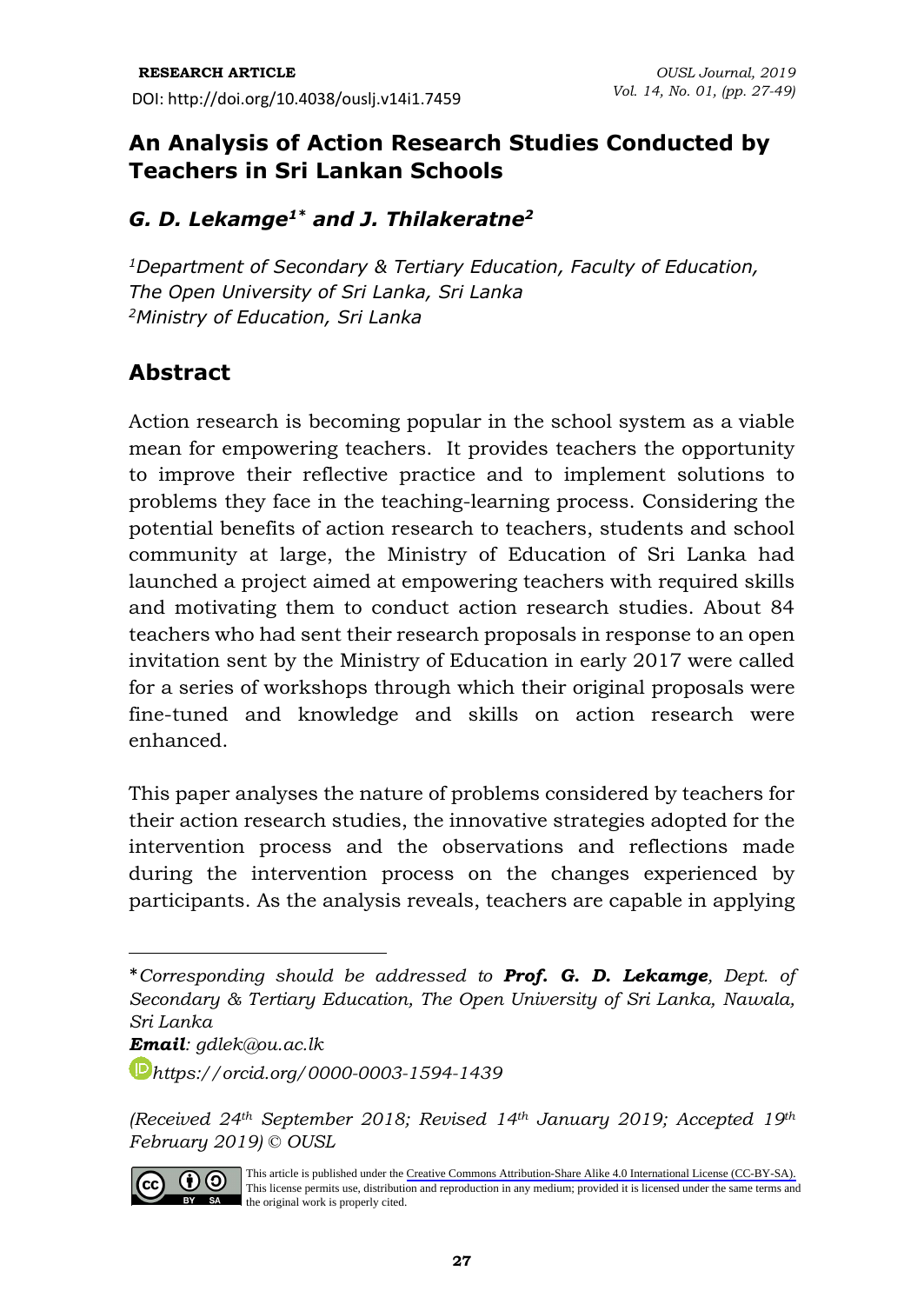innovative strategies as solutions to the problems in their teachinglearning process. Further, it is evident that many students who had problems in coping with day-to-day activities in their classrooms benefitted through the interventions. It is recommended that school authorities should develop a supportive environment within their schools to motivate teachers towards action research studies as they provide on-the-spot solutions to the problems in the teaching-learning process.

**Keywords:** Action research, intervention process, innovative strategies

# **Introduction**

Action Research is defined "as a form of collective self-reflective inquiry undertaken by participants in social situations to improve the rationality and justice of their own social education practices, as well as their understanding of these practices and situations in which these practices are carried out. The approach is only action research when it is collaborative, though it is important to realize that the action research of the group is attached through the critically examined action of individual group members" (Kemmis & McTaggart, 1985:5). Action research in education can be defined as the process of studying a school situation to understand and improve the quality of the educative process (Johnson, 2012). It offers multiple beneficial opportunities for those professionals working within the teaching profession (McTaggart, 1997). It is gaining recognition in the school system as it provides teachers the opportunity to improve their reflective practice and to implement solutions to problems they face in the teaching-learning process (Ferrance,2000). Hansen (1996) had given a detailed explanation about the benefits of action research to teachers. According to Hansen, it helps teachers develop new knowledge directly related to their classrooms, promotes reflective teaching and thinking, expands teachers' pedagogical repertoire, puts teachers in charge of their craft, reinforces the link between practice and student achievement, fosters an openness toward new ideas and learning new things, and gives them ownership of effective practices. Development of teachers in those areas will directly have an impact on student learning and development will in turn contribute to the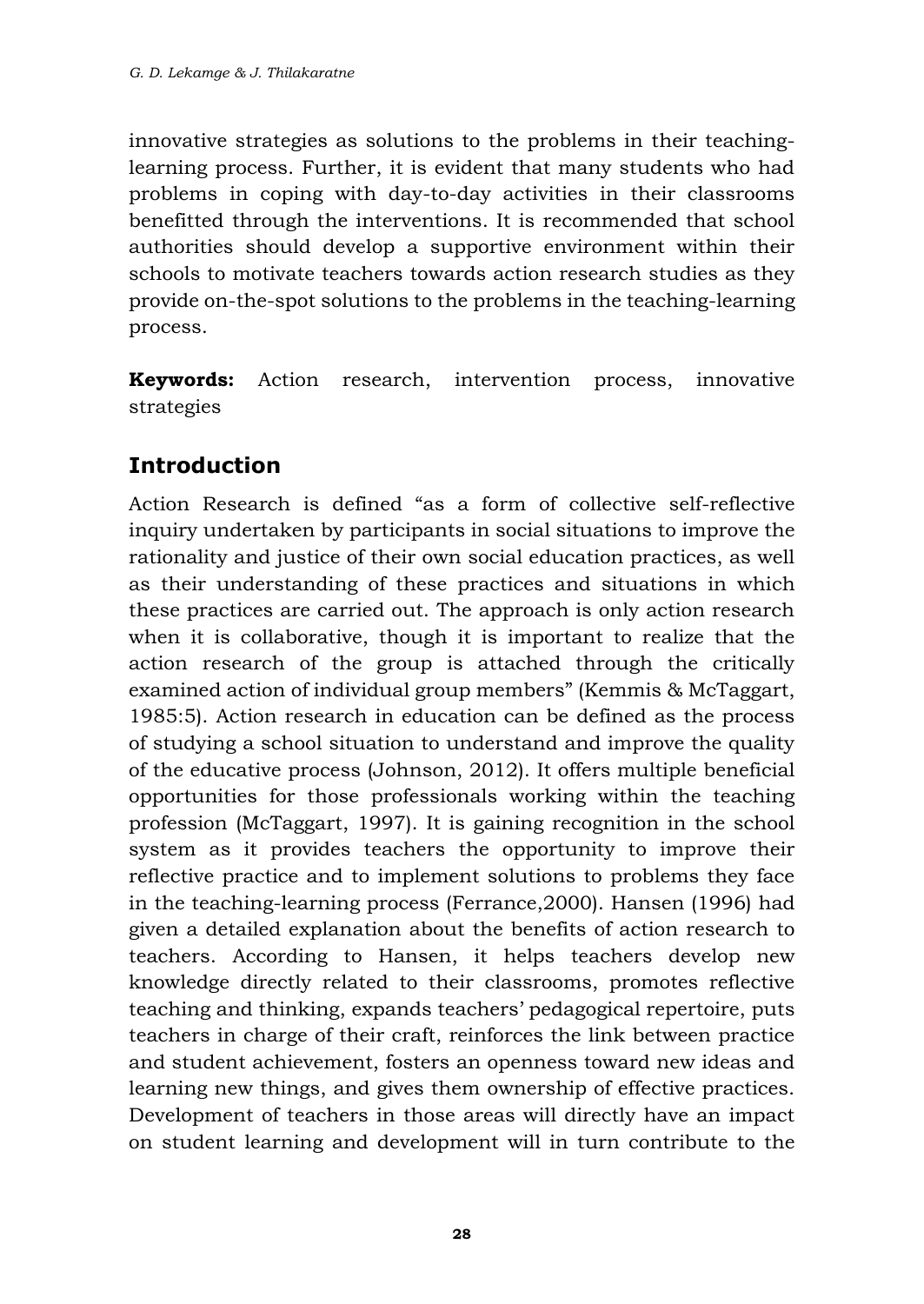upliftment of schools. Considering the potential benefits of action research to teachers, students and school community at large, the Research and Development Branch of the Ministry of Education, Sri Lanka has launched a project aimed at empowering teachers with required skills and motivating them to conduct action research studies in 2016.

#### **Action Research Project of the Ministry of Education**

In 2014, the Ministry of Education took a decision to support teachers and In-Service Advisors (ISAs) in the form of financial grants and specialist assistance in developing creative activities based on action research, which would help to develop new models in the teachinglearning process. This project was jointly conducted by the Research & Development Branch of the Ministry of Education, Department of Research & Development at the National Institute of Education and the Faculties/Departments of Education in the Universities. Applications were called from qualified Teachers and In-Service Advisors who were interested in conducting action research to apply for research grants along with their research proposals.

Those proposals were reviewed by expert panels comprising senior academics of Universities. Then, the teachers were informed about the acceptance or rejection of their proposals by the Research Unit. The teachers whose proposals were accepted were invited to participate in a series of workshops prior to engaging in the action research studies in their schools. These workshops covered important aspects such as: 1. Introduction to action research 2. Characteristics of action research 3. Action research process 4. Data collection in action research 5. Writing reflective journals 6. Triangulation of data/evidence and 7. Report writing. It was expected that these workshops would help teachers to improve their understanding on action research approach prior to reporting progress to their supervisors and get feedback continuously during the study period either face-to-face or on-line.

In the last three  $(2013,2014 \& 2017)$  years, about 300 teachers/In – Service Advisors have been engaged in action research studies aimed at creating meaningful changes in their teaching-learning processes as well as in the student performance. It was further believed that those teachers would be able to find on-the -spot solutions to the problems they faced while developing themselves as reflective practitioners. It was expected that these teachers would share the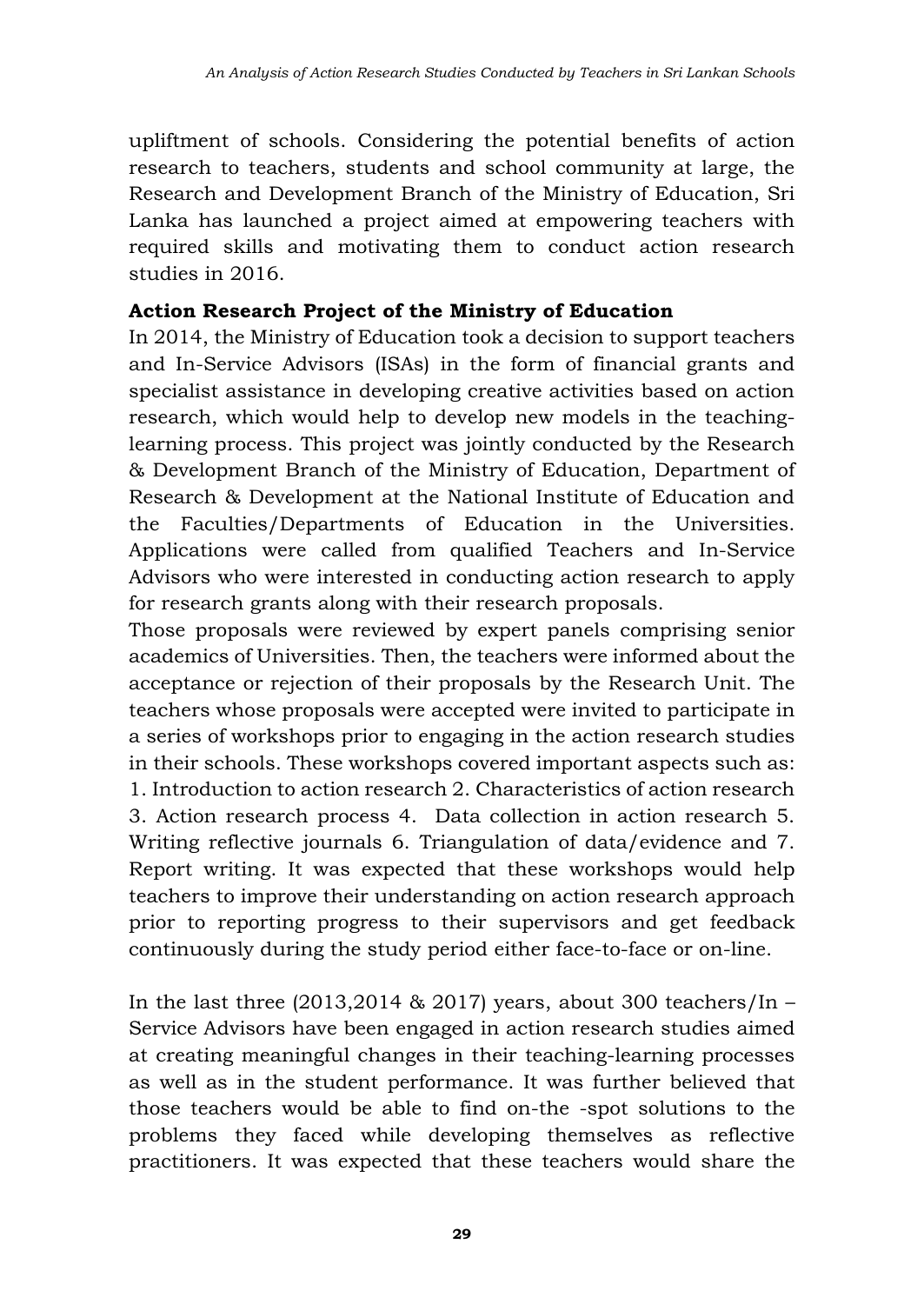knowledge and skills gained through this project with fellow teachers and contribute to develop a research culture in their school settings. Further, many students who had difficulties in coping with the normal teaching-learning process were provided with opportunities to develop themselves according to their own pace.

However, so far, an in-depth analysis has not been carried out by the Ministry of Education to find out whether the project had provided meaningful insights to develop and apply new models in the teachinglearning process.

# **Review of Literature**

Action research is popular among teachers due to its ability to provide on-the-spot solutions to their problems in the teaching -learning process without controlling the classroom setting. Action research design includes two main parts: a small-scale intervention and a close examination of the intervention. The salient characteristics of action research embrace the systematic process, participatory and collaborative approach, self-reflective practice, self-evaluative nature etc. (McNiff, 2002; Cohen and Manion, 1989; Carr and Kemmis,1986). Further, Schon (1983) explained that action research proceeds by doing and by making mistakes in a self-reflective spiral of planning, action, observing, reflecting and re-planning etc. Thus, a significant feature of action research is that it operates in cycles. In other words, action research process would include many cycles to cover different aspects of the study.

Noffke (1997) suggested that the action research methodology lends itself effectively to a broad range of beliefs and relationships analogous to a family. Reason and Bradbury (2008) further elaborate that the participatory, democratic process of action research seeks to bring together action and reflection, theory and practice, in participation with others, in the pursuit of practical solutions to issues of pressing concern to people, and more generally the flourishing of individual persons and their communities (Reason and Bradbury, 2008).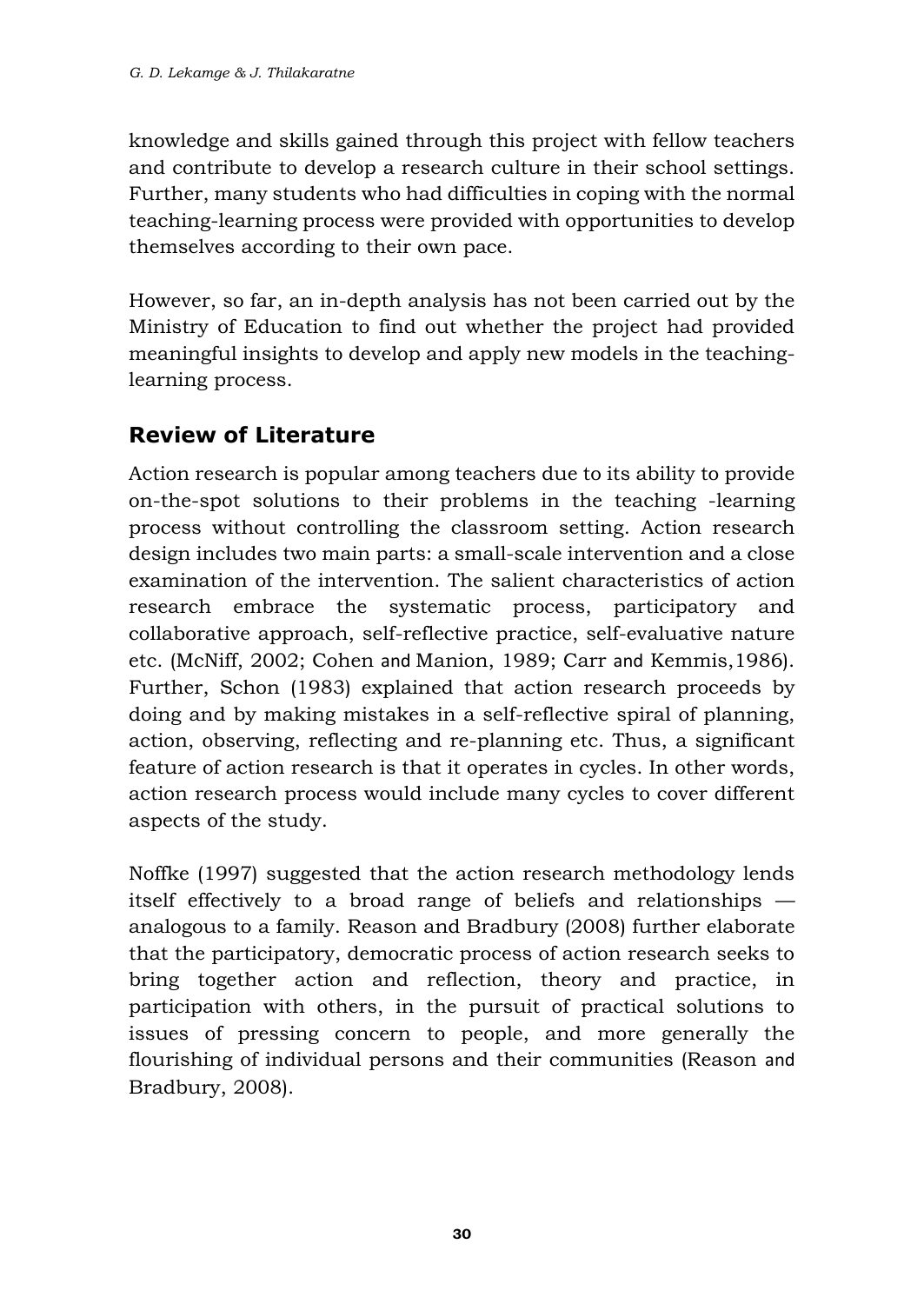As explained by Hensen (1996), action research promotes reflective teaching and thinking, expands teachers' pedagogical repertoire, puts teachers in charge of their craft, reinforces the link between practice and student achievement, fosters an openness toward new ideas and learning new things, and gives teachers ownership of effective practices. Further, through action research, teachers are empowered to make informed decisions about what to change and what not to change, link the knowledge gained with practice, learn from positive and negative experiences and systematically improve their own practice and student outcomes, (Gay *et al.,* 2015). Some of the characteristics highlighted in the literature were used in this analysis to get a meaningful understanding about the action research studies conducted by the teachers.

# **Methodology and Objectives**

A documentary survey was carried out using the research reports submitted by teachers in 2017. Their reflective notes, evidence produced and presentations done (presentations were recorded and slides were available for about 30 teachers) at different points of the study to show their progress. About seven teachers who made presentations had neither submitted reports, nor reflective notes. So, they had to be removed from the analysis.

The objectives of the present paper are to analyze the nature of problems considered by teachers for their action research studies, the action research process applied, changes experienced by participants and the relevancy of the conclusions made at the end of the study. In addition, several suggestions for improvement of the action research project will be suggested.

## **Nature of problems considered by teachers for their action research studies**

Action research studies conducted by the teachers focused considerably on the problems related to subject matter (subject specific-9 out of 23) and out of them the majority (4 out of 9) were targeting the subject of Science (Table 1). Three other studies were based on IT and Mathematics and one on Geography. "Skills specific" action research studies (8) targeted the development of basic skills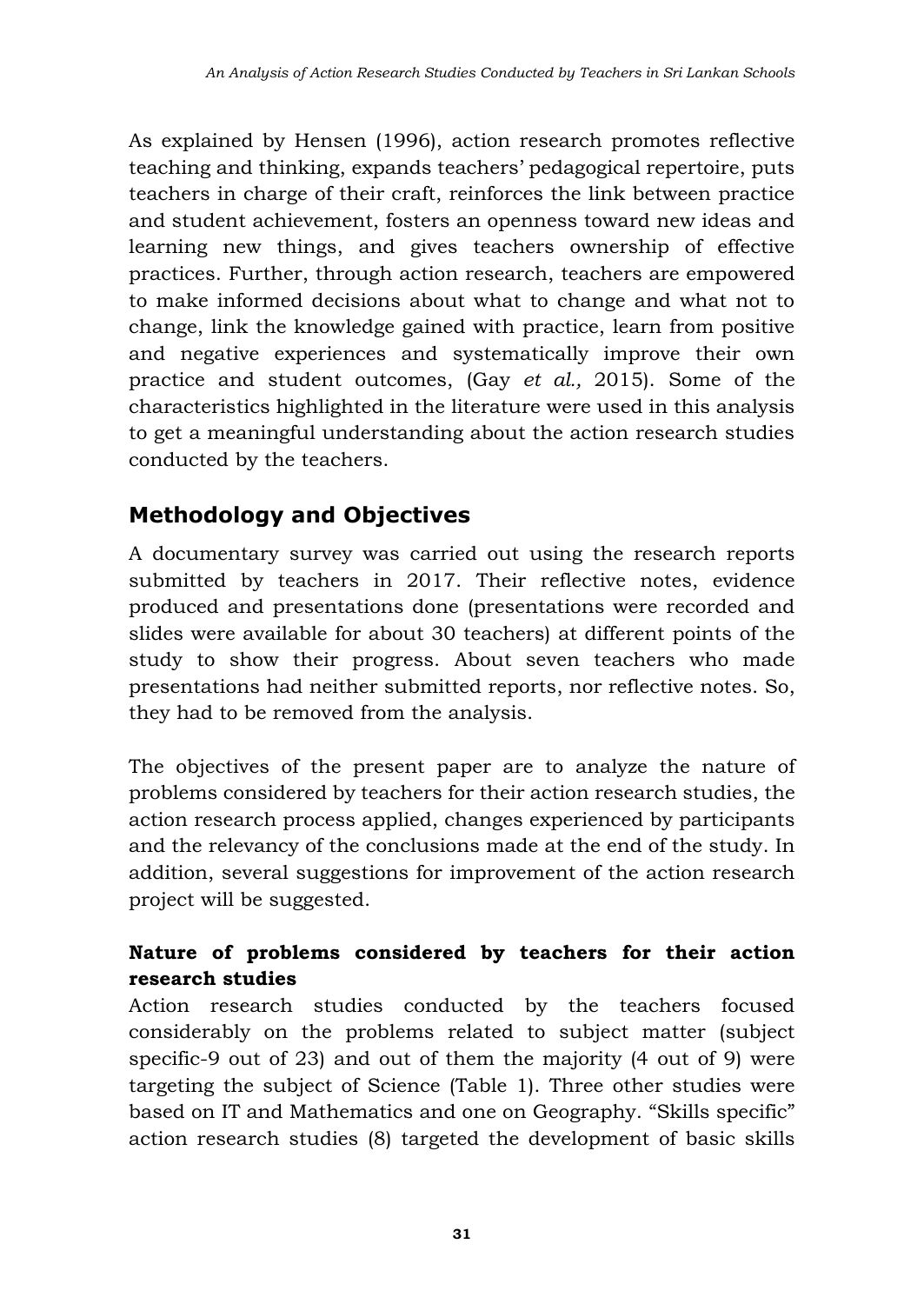such as reading and writing of Sinhala or English Language which demand urgent attention of school authorities. Three studies focused on behavior problems (behavior specific) of students which should be considered as a common issue in most of the classrooms in Sri Lankan schools. Another three studies were related to problems of school management.

Another distinguishing feature that emerged from the data was that teachers tend to do individual action research (16/25) rather than doing collaborative action research in their schools. Those who had done collaborative research were either deputy principals or sectional heads who were able to get support from other teachers and students without much difficulty. Most of the action research studies (16) were targeting grade 6-10 students whereas only five studies focused on A/L students. It could be further observed that subject-specific, skillsspecific and behavior-specific problems were common among studies on grade 6-10 students in schools. A manageable number of students (not more than 10) had been considered as the target group in most of these studies. In one study, the target group was teachers and, in another study, nearly 15 students in three groups had been used.

| Subject specific   | Skills specific | <b>Behavior specific</b> | Management<br>specific |
|--------------------|-----------------|--------------------------|------------------------|
| Low achievement    | Self-reading    | Disturbing               | Garbage                |
| in Mathematics     | ability of      | behavior of              | management in the      |
| (Grade 10)         | students (Grade | students (Grade9)        | School (15)            |
|                    | $6-7$           |                          |                        |
| Low achievement    | Sinhala Letter  | <b>Behavior</b>          | Develop co-curricular  |
| in Science (Grade  | writing skills  | problems of              | activities in school   |
| $8-9$              | (Grade 6)       | students (Grade9)        | (school)               |
|                    |                 |                          |                        |
| Analysis of Metric | Memory skills   | Problems in moral        | Duties and             |
| Maps in            | (Grade6)        | conduct of               | responsibilities of    |
| Geography (Grade   |                 | students (Grade8)        | prefects (Grade6-9)    |
| 13)                |                 |                          |                        |
| Practical tests in | Problems in     |                          |                        |
| Physics            | English writing |                          |                        |
| (Grade 12)         | (Grade10)       |                          |                        |

**Table 1.** Problems selected by teachers/ISAs for their action research studies and the grades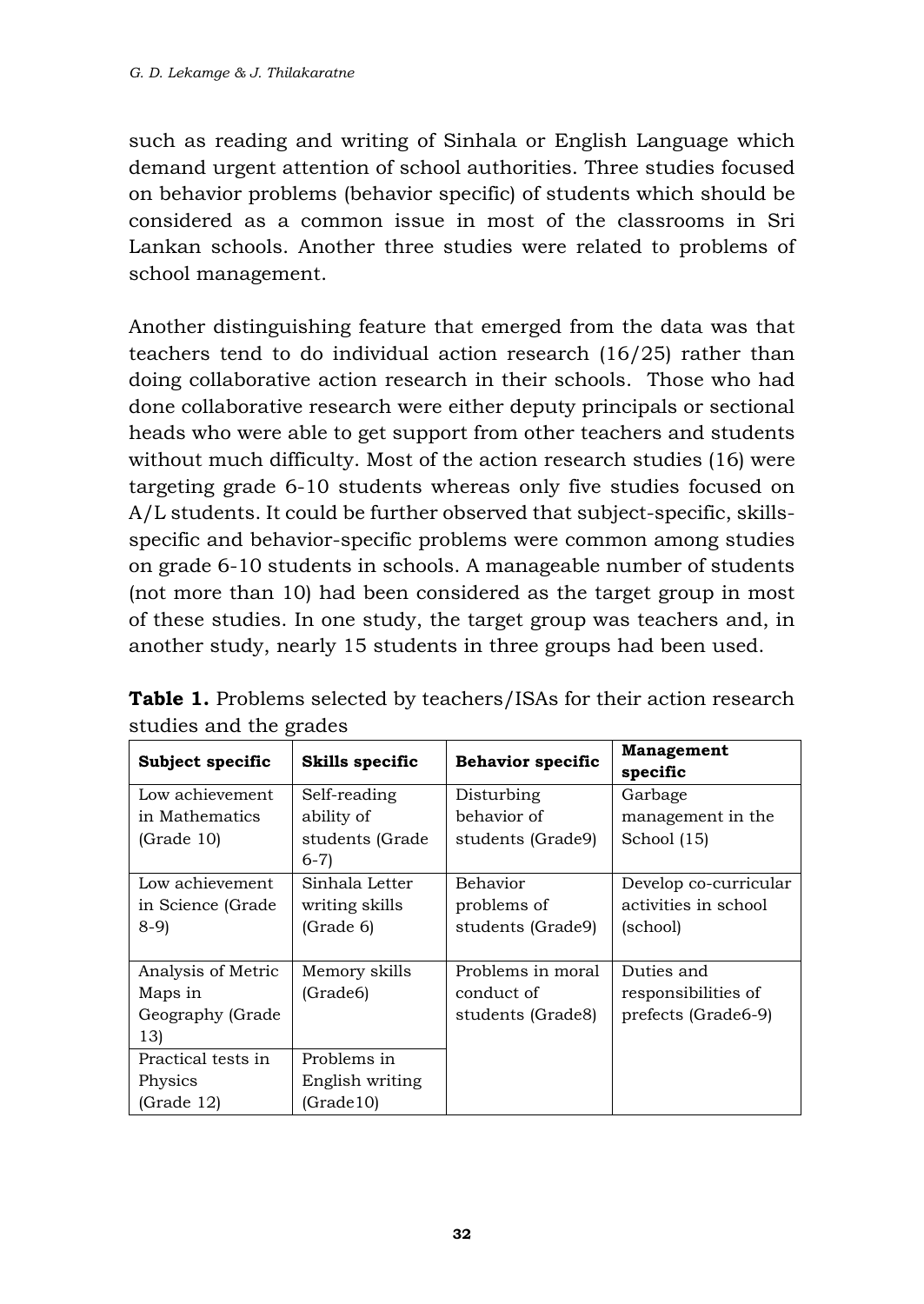| Basic concepts     | Literary skills   |
|--------------------|-------------------|
| related to 'Mole'  | (Grade12)         |
| in Chemistry (10)  |                   |
| Understanding of   | Pronounce         |
| Rhythm/music       | problems of       |
| (Grade 8 and 7)    | letters (mother   |
|                    | tongue) (Grade8)  |
| Effect of Activity | Errors in letter  |
| based learning in  | writing (mother   |
| Science (Grade8)   | tongue) $(3,6,7)$ |
| Low performance    |                   |
| in Information     |                   |
| Technology         |                   |
| (Grade 12)         |                   |
| Lack of interest   |                   |
| towards            |                   |
| Information        |                   |
| Technology         |                   |
| (Grade 12)         |                   |

#### **Action research Process applied in the research studies**

In this section, the analysis of data was done in line with the three characteristics of action research identified through existing literature, namely:

- a. Systematic process
- b. Participative and collaborative nature
- c. Self-reflective practice

#### **a. Systematic Process**

Action research apples a systematized process for data collection in a school setting. This systematic process includes, a sophisticated intervention plan, a step-by-step process moving through planning, action, observation to reflection and several cycles to experience positive changes in participants. Through the analysis of presentations which were done one month prior to submission of reports, the gaps in the knowledge and skills of teachers could be identified about the systematic process of the action research. However, the final reports show a substantial improvement in this regard. In eight research studies, the researchers had developed sophisticated intervention plans incorporating specific problems,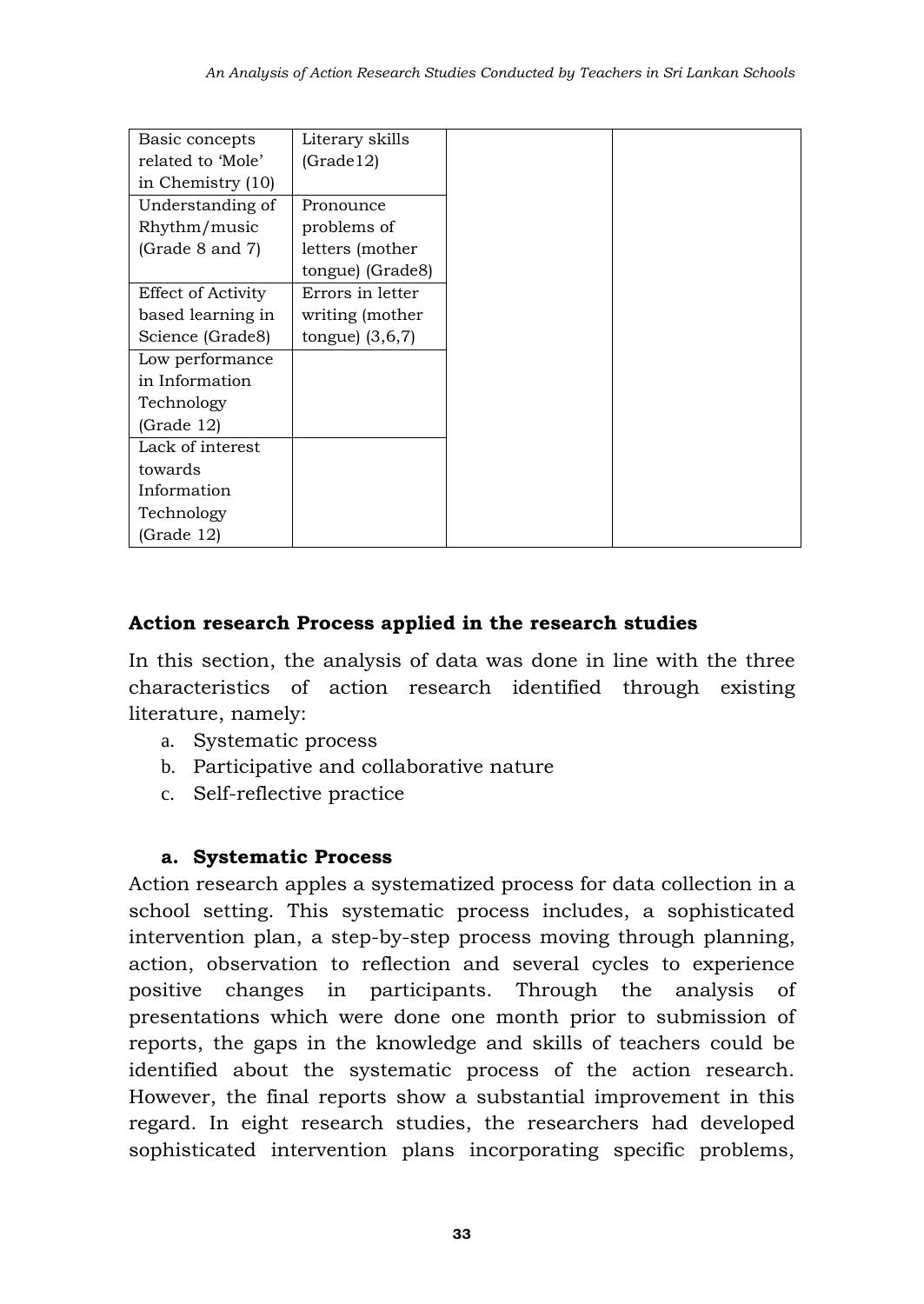specific actions, expected outcomes, resources and proposed time for each action. However, only in five studies did the teachers mention about the four main steps recommended by Kurt Lewin to be implemented in an action research. The identification of the problem featured strongly in both presentations and research reports.

Further, there might be situations where two or three intervention cycles needed to be conducted at the same time by considering different levels of participants. In addition, it is highly unlikely that the whole group of participants would experience success at the end of each cycle (100% success is not possible) which necessitates reimplementation of the same cycles again with some minor or major revisions. Thus, it is necessary to review progress achieved by each student and revise the actions according to the level of participants. It was encouraging to find that the implementation of two (or three cycles) simultaneously; one for the achievers and one for nonachievers, was visible in several studies (9 out of 23) which can be considered as evidence for the effectiveness of training workshops conducted through the project. The best examples are given in Table 2 (source: Content analysis of the reports).

**Table 2.** Examples for two to three cycles of actions with several steps in each cycle

| Teacher No. 8                            | Teacher No. 11                      |  |  |
|------------------------------------------|-------------------------------------|--|--|
| How<br>improve student<br>to to          | How to minimize difficulties of     |  |  |
| achievement in Science? (Grade 6)        | Grade 13 students in interpreting   |  |  |
| Two cycles with re-arrangements of       | Metric Contour Maps?                |  |  |
| actions for the second cycle, a          |                                     |  |  |
| number of specific steps in each         | Three cycles had been implemented   |  |  |
| cycle, a very organized action plan      | with several sub steps to achieve   |  |  |
| with actions, resources, behavioral      | targets. The activities in each sub |  |  |
| changes and time including               | step were properly planned and      |  |  |
| reflections had been incorporated.       | carefully implemented<br>through    |  |  |
|                                          | consideration of the progress of    |  |  |
| TeacherNo.10                             | <i>individual students.</i>         |  |  |
| Improving writing ability of Grade       |                                     |  |  |
| 10 students                              | Teacher No. 7                       |  |  |
|                                          | Improving Literary skills of Grade  |  |  |
| Three cycles of interventions were       | 12 students                         |  |  |
| <i>implemented</i> considering different |                                     |  |  |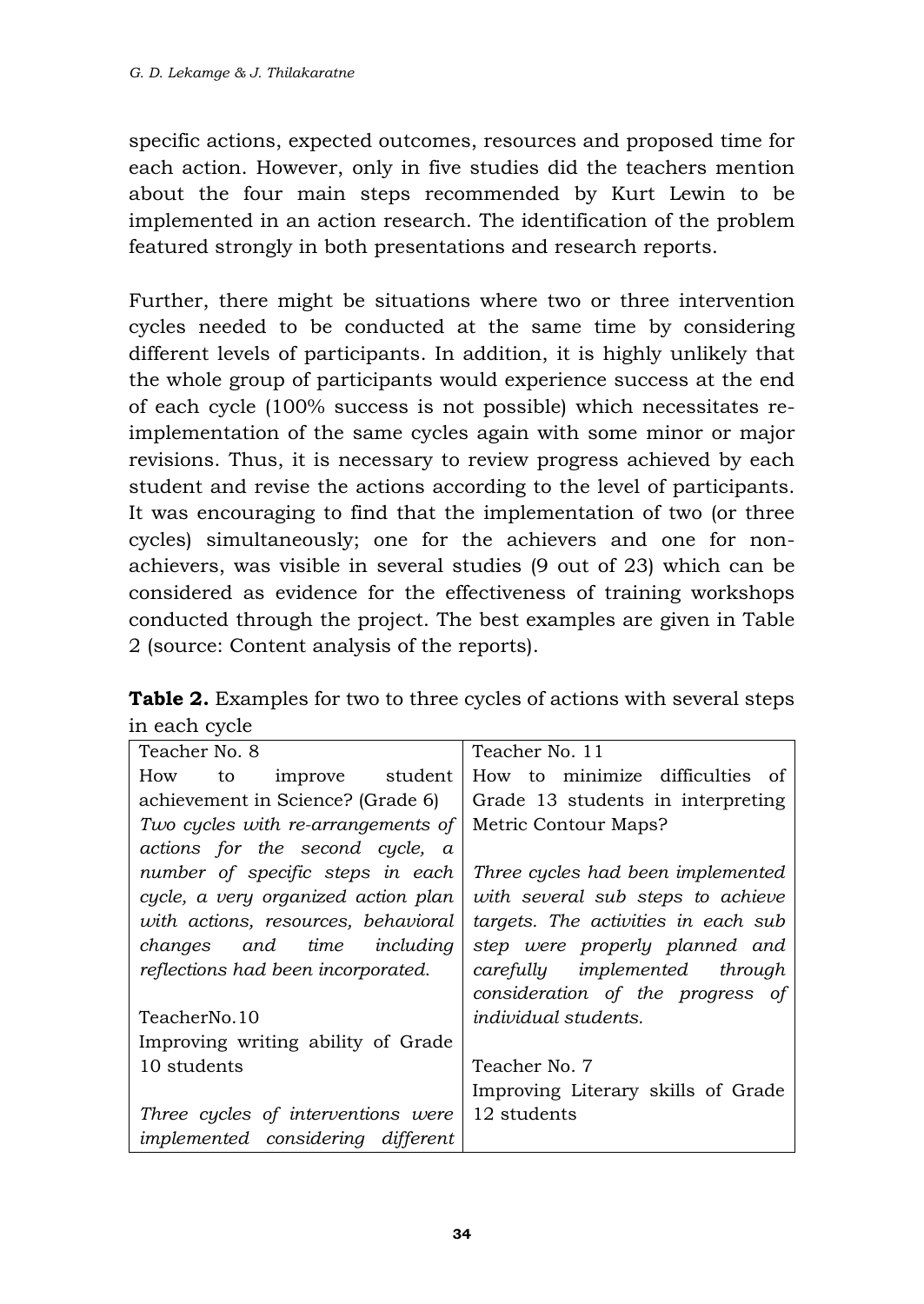|                                 |            | aspects of writing. Step by step First cycle was directed to identify |
|---------------------------------|------------|-----------------------------------------------------------------------|
| applied with several<br>process |            | problem using<br>the<br>informal                                      |
| motivational strategies         | to<br>help | discussions. Identification of<br>the                                 |
| students move forward.          |            | problem was illustrated in<br>the                                     |
|                                 |            | reflective journal (what did I do?                                    |
|                                 |            | what exactly happened? what did I                                     |
|                                 |            | think about it? What did I learn from                                 |
|                                 |            | what had happened)? Several                                           |
|                                 |            | Activities used were meaningfully to                                  |
|                                 |            | achieve targets.                                                      |
|                                 |            |                                                                       |

However, a substantial number of researchers (10) had not implemented several cycles but conducted only one cycle integrating meaningful and worthwhile steps as solutions to the problems at hand. Two such examples are given in Table 3.

|       |  | <b>Table 3.</b> Examples for implementing activities step-by-step in one |  |  |
|-------|--|--------------------------------------------------------------------------|--|--|
| cycle |  |                                                                          |  |  |

| Teacher No. 18                        | Teacher No. 21                      |  |
|---------------------------------------|-------------------------------------|--|
| Teaching the concept of 'Mole' in     | Development of co-curricular        |  |
| Chemistry                             | <i>activities in the school</i>     |  |
|                                       |                                     |  |
| Intervention plan was conducted       | Nine activities had been planned    |  |
| through 9 actions. Concepts were      | along with the resources and time   |  |
| broken into small steps on which the  | frame to improve the existing       |  |
| actions<br>planned and<br>were        | situation. A concept map<br>was     |  |
| conducted                             | prepared. Through a systematic      |  |
| procedures were<br>Sustematic         | plan, encouragement and evaluation  |  |
| adopted for identification of         | the co-curricular activities of the |  |
| students -Specific objectives had     | school improved.                    |  |
| been identified for each intervention |                                     |  |
| step.                                 |                                     |  |

**Source:** Extracts from the content analysis

There were four studies which exhibited limited understanding of teachers about action research design (Table 4). In one study, three methods were applied to the same student group to find the most suitable method for teaching practicals and in the other three studies, there were misunderstandings about research cycles, interventions,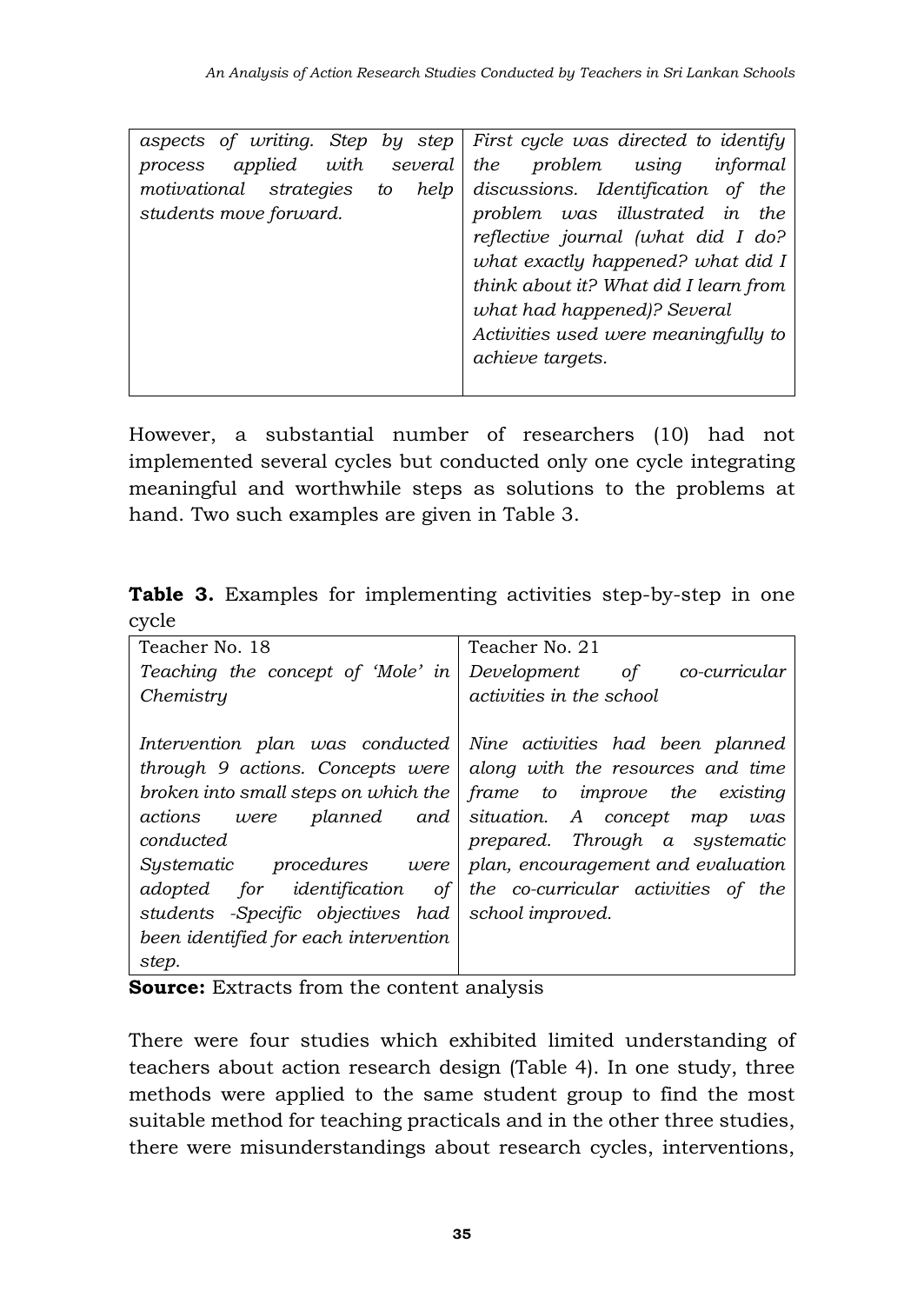steps and samples used. At the presentations, sufficient explanations were given about the intervention though it is pity that processes of these studies have not been improved.

| Teacher No. 22                        | Teacher No.2                                                            |
|---------------------------------------|-------------------------------------------------------------------------|
| How to Improve Duties and             | Teaching Practicals for GCE A/L                                         |
| Responsibilities of Prefects          | classes                                                                 |
| (Secondary level)                     |                                                                         |
| Systematic process had not been       | A survey design was used instead                                        |
| followed                              | of the action research design. Three<br>practicals were conducted using |
| Teacher was not aware of the          | different methods to reveal the most                                    |
| difference between interventions      | effective method.                                                       |
| and activities.                       |                                                                         |
| Only three activities had been        | TeacherNo.16                                                            |
| conducted but mentioned as            | Garbage problem in the school                                           |
| <i>interventions.</i>                 |                                                                         |
|                                       | $2 \frac{1}{2}$ months intervention cycle with                          |
| TeacherNo.15                          | three steps was implemented. No                                         |
| Problems in letter writing (Grade 5)  | detailed explanations about the                                         |
| Four steps had been implemented to    | steps used. Several student groups                                      |
| improve letter writing using the book | were used at different points of the                                    |
| 'Akuru Malu". There was no plan for   | study.                                                                  |
| conducting a separate cycle for       |                                                                         |
| those who cannot achieve the          |                                                                         |
| targets at the first instance.        |                                                                         |
|                                       |                                                                         |

**Table 4.** Examples for limited understanding of the research process

**Source:** Extracts from the content analysis

There were three teachers (teachers No. 4,5,10) who had planned many activities under the intervention but ended up with implementing only a few due to unavoidable reasons. It would have been better if teachers could complete the activities which were already planned.

### **b. Participative and collaborative nature of the study**

The collaborative nature of action research was highlighted by many researchers. Therefore, it was expected that teachers/ISAs engaged in these studies would collaborate with other teachers, students and parents in the school community through action research studies to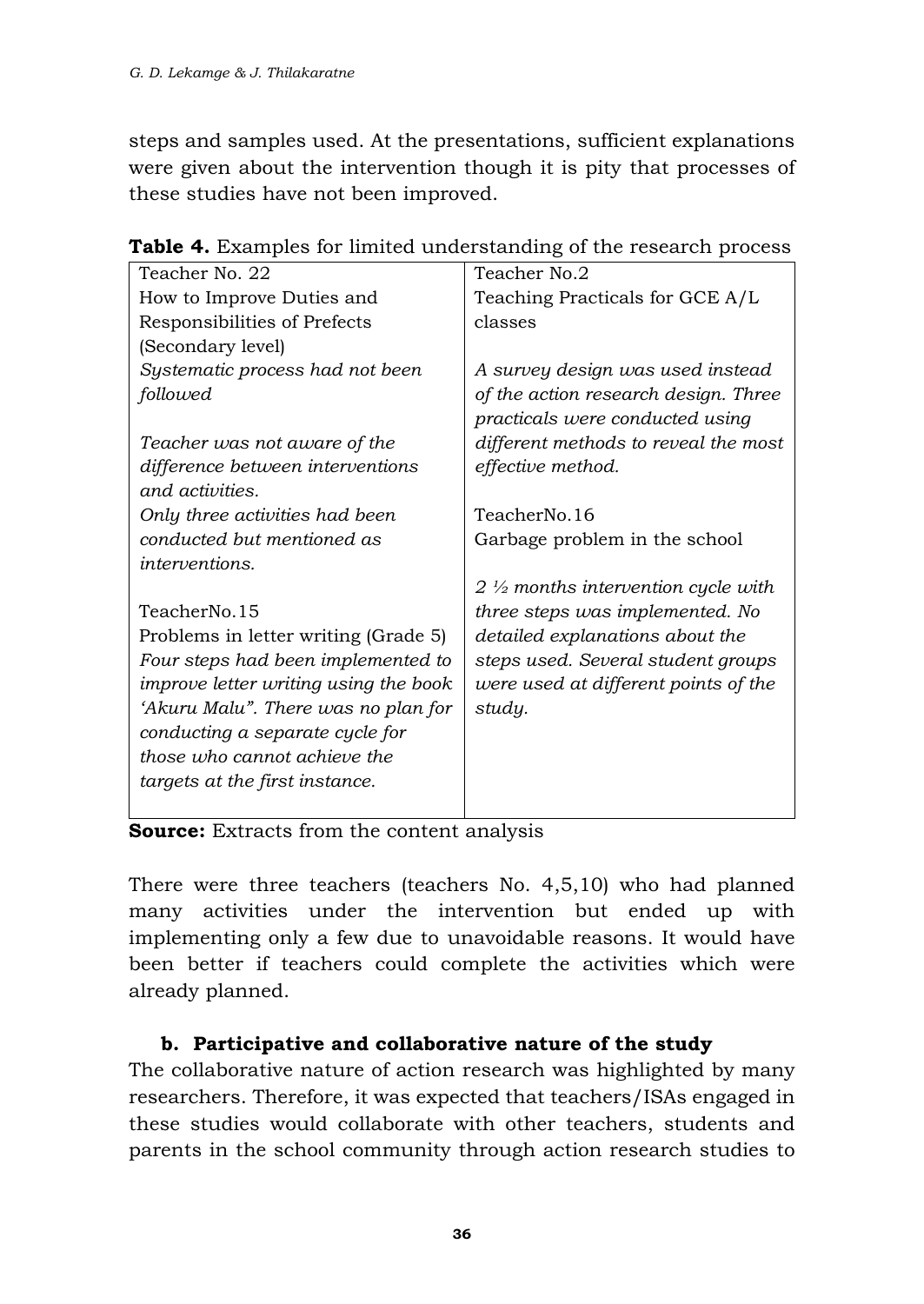gain an understanding on the crucial problems in their schools, to plan and implement step-by-step cyclical innovations as solutions to those problems, to critically reflect on each other's practices and to integrate rational practices to create a meaningful change in their dayto-day activities.

It was interesting to find that in all action research studies reviewed (23), collaboration and participation of students were visible (13 teachers) and several teachers have introduced reinforcement strategies (teachers No. 3, 6, 9) to obtain continuous participation of their target group throughout the study. It could be further observed that close collaborations were maintained by several teachers with fellow teachers in parallel classes or other classes (9 teachers). The situations in which such collaborations and participations of other teachers were visible could be listed as follows:

- 1. When exploring the reasons for the burning issues of the class/school (8)
- 2. When planning and conducting interventions with the target group (5)
- 3. When external evaluators were needed to assess the student progress in line with activities introduced by the teacher (2)

Most teachers who had participated in this project were either from IAB Schools (15) or National Schools (4) where parallel classes do exist, and fellow teachers were involved in teaching the same subjects. However, it was surprising to find that some teachers had not obtained the assistance or requested the participation/collaboration of other teachers when planning, conducting and assessing their interventions.

Parents' collaboration was obtained by three teachers to make the classroom an attracting place (teacher No. 3), to improve achievement in Science (teacher No. 8) and to improve student participation in cocurricular activities (teacher No.9). Altogether, three studies, including action research on school management issues, were conducted in collaboration with and participation of all categories of stakeholders in the school community. However, such information was not available in their reports or in reflective notes in relation to eight teachers.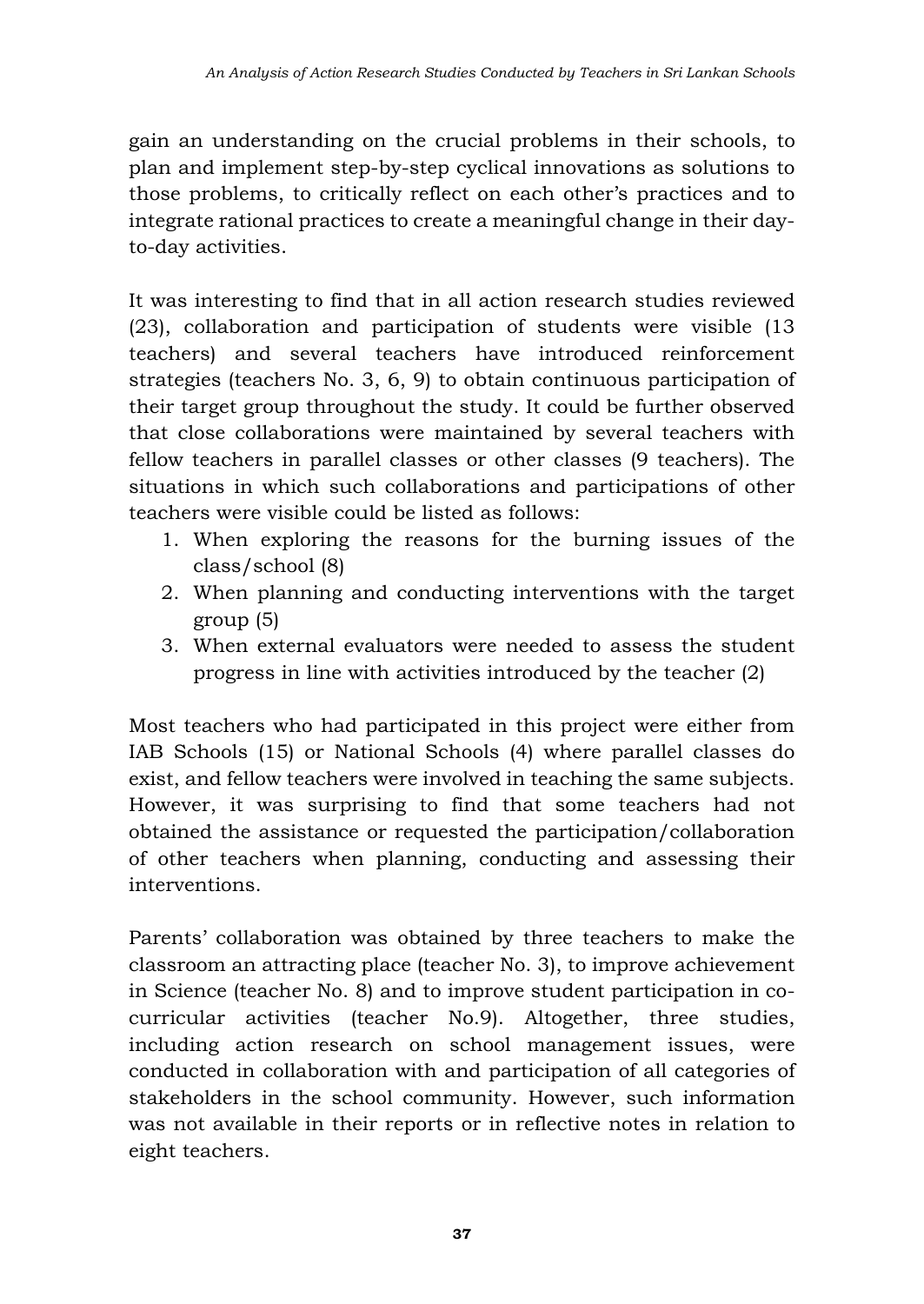| With<br>Principal/<br><b>Vice</b> | With Other<br><b>Teachers</b> | With<br><b>Students</b> | With<br><b>Parents</b> | No<br>Information |
|-----------------------------------|-------------------------------|-------------------------|------------------------|-------------------|
| principal                         |                               |                         |                        |                   |
| 2 Teachers                        | 9 Teachers                    | 13 Teachers             | 4 Teachers             | 8 Teachers        |
| (No. 3, 9)                        | (NO. 3, 5, 6, )               | (No. 3, 4, 5, )         | (No. 3, 8, )           | (No. $1, 2, 10$   |
|                                   | 8, 9, 17, 19,                 | 6, 8, 7, 9,             | 9,17                   | 12, 13, 14,       |
|                                   | 21, 20)                       | 11, 17, 16,             |                        | 22, 23            |
|                                   |                               | 19, 21, 20,             |                        |                   |

**Table 5.** Collaboration and participation obtained through the Action Research

**Source:** Extracts from the content analysis

At the progress review presentations held at the Ministry of Education, some teachers reported both positive and negative reactions of the school community towards their action research. There was one extreme case reported by a teacher about the hardship she had undergone due to negative attitude of the school principal and other teachers. As reported, her genuine interest and commitment to support students was misinterpreted and her capabilities were underestimated by others in the school. However, without the support of the school principals and other fellow teachers it is very difficult for a single teacher to conduct an action research in the school setting. In several cases, it was reported that student participation was low and keeping some students after school hours was problematic. As such the success of an action research will depend on the active participation and collaboration of students who will be the target group of the study.

### **C. Self-reflective practice**

The reports produced by teachers, their presentations and reflective notes were thoroughly examined to uncover evidence on self-reflective practices of teachers. In some reports and notes (teachers No. 14,15, 18,19,21) the reflective practices were hardly evident. The Table 6 illustrates predominant areas and the real applications of reflective practices among teachers. However, it was with much difficulty that the researcher had categorized them into some specific areas as they exhibited multiple characteristics.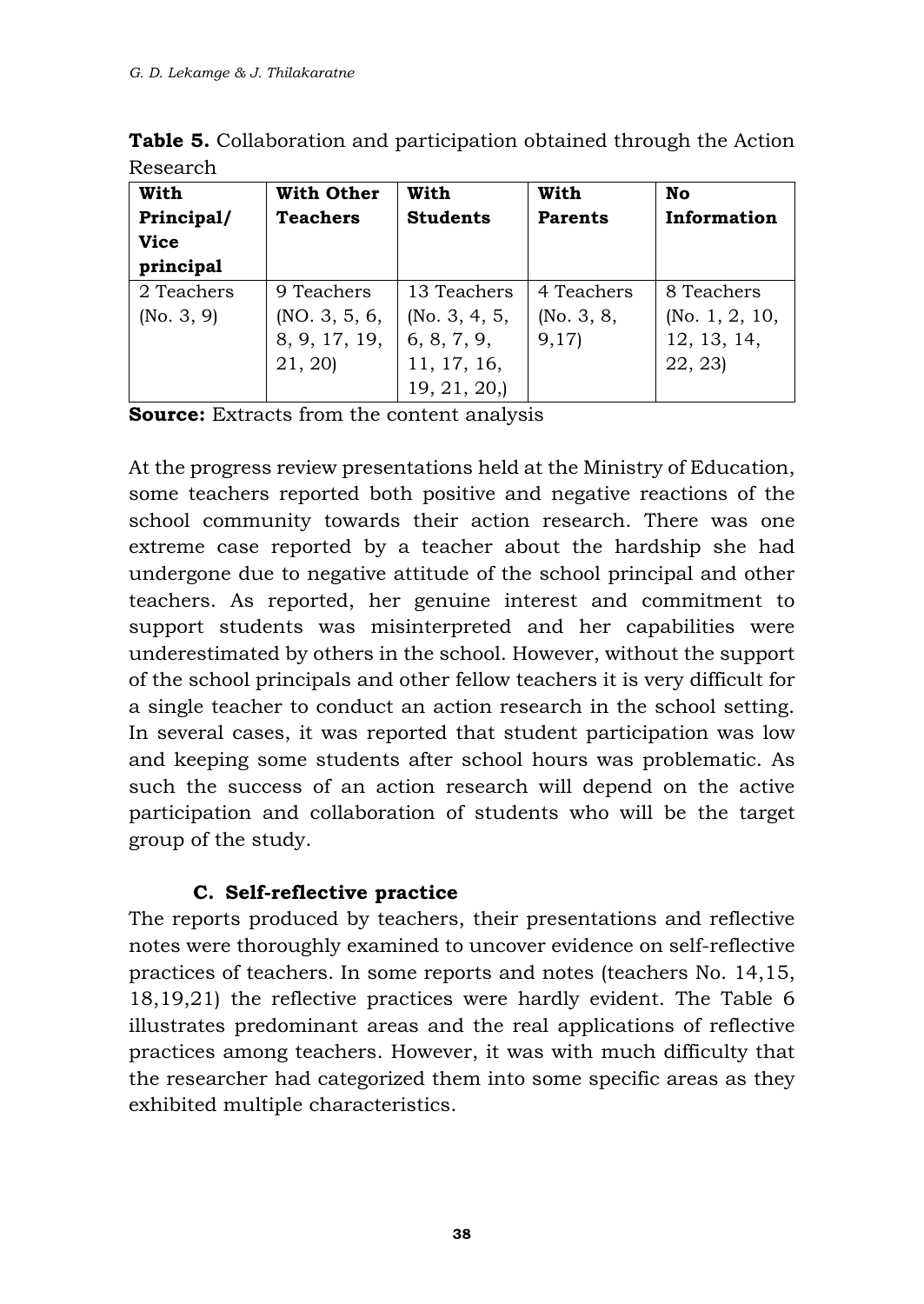**Table 6.** Evidence for promotion of reflective practices in the action research

| Teacher No. 3: Puts in charge of                 | 5:<br>Teacher<br>No.<br>Reflective   |  |
|--------------------------------------------------|--------------------------------------|--|
| their practices (Pls revise: this is             | teaching and thinking                |  |
| not clear)                                       | I planned a set of simple activities |  |
| I had to change the activities to suit           | step-by-step and started my first    |  |
| the students' needs while expanding              | activity using a periodic table.     |  |
| opportunities for students to learn by           | Happy to say that they all wrote     |  |
| themselves.                                      | elements correctly in the correct    |  |
| On the one hand I was happy that                 | order.                               |  |
| students have something to take                  | I had to play the video clip several |  |
| back home.                                       | times for them to learn              |  |
| Teacher No. 4: Puts in change of                 | Teacher No. 20: Conscious about      |  |
| their practices (Pls revise: this is             | actions                              |  |
| not clear: Puts is charge who???))               | I was depressed after receiving      |  |
| I applied several strategies to help             | complaints from other students,      |  |
| them understand concepts and tried               | teachers and the class captain.      |  |
| to give reinforcements as much as                | So, a dislike was growing towards    |  |
| possible.                                        | the teaching profession due to some  |  |
| My strategy was working well for                 | students' behavior                   |  |
| many students                                    | I could develop a close relationship |  |
|                                                  | with them                            |  |
|                                                  | With time students became very       |  |
|                                                  | friendly with me.                    |  |
|                                                  |                                      |  |
| Teacher No. 11: Openness toward                  | Techer No. 22: Conscious about       |  |
| learning new things                              | change                               |  |
| Use of mobile phones for teaching                | When the first motivation lecture    |  |
| was a novel experience for $me - it$             | was conducted attendance was not     |  |
| helped to get their attention as well            | satisfactory.                        |  |
| as give clear ideas about contours in            | However, it gradually increased      |  |
| maps.                                            | with the guidance provided           |  |
| At the end of the first cycle progress           | In the month of November, stability  |  |
| achieved<br>by<br>students<br>$\omega$ as<br>not | the attendance of the senior<br>in   |  |
| satisfactory                                     | prefects was observed.               |  |
|                                                  |                                      |  |
| Teacher No.11-Puts in charge of                  | Teacher No. 13-puts in charge of     |  |
| effective practices (Not clear; you              | effective practices                  |  |
| in<br>put<br>charge<br>someone)                  | Second cycle was very successful as  |  |
| <b>Suggestion: Encourages effective</b>          | it was implemented with the support  |  |
| practices                                        | of other students.                   |  |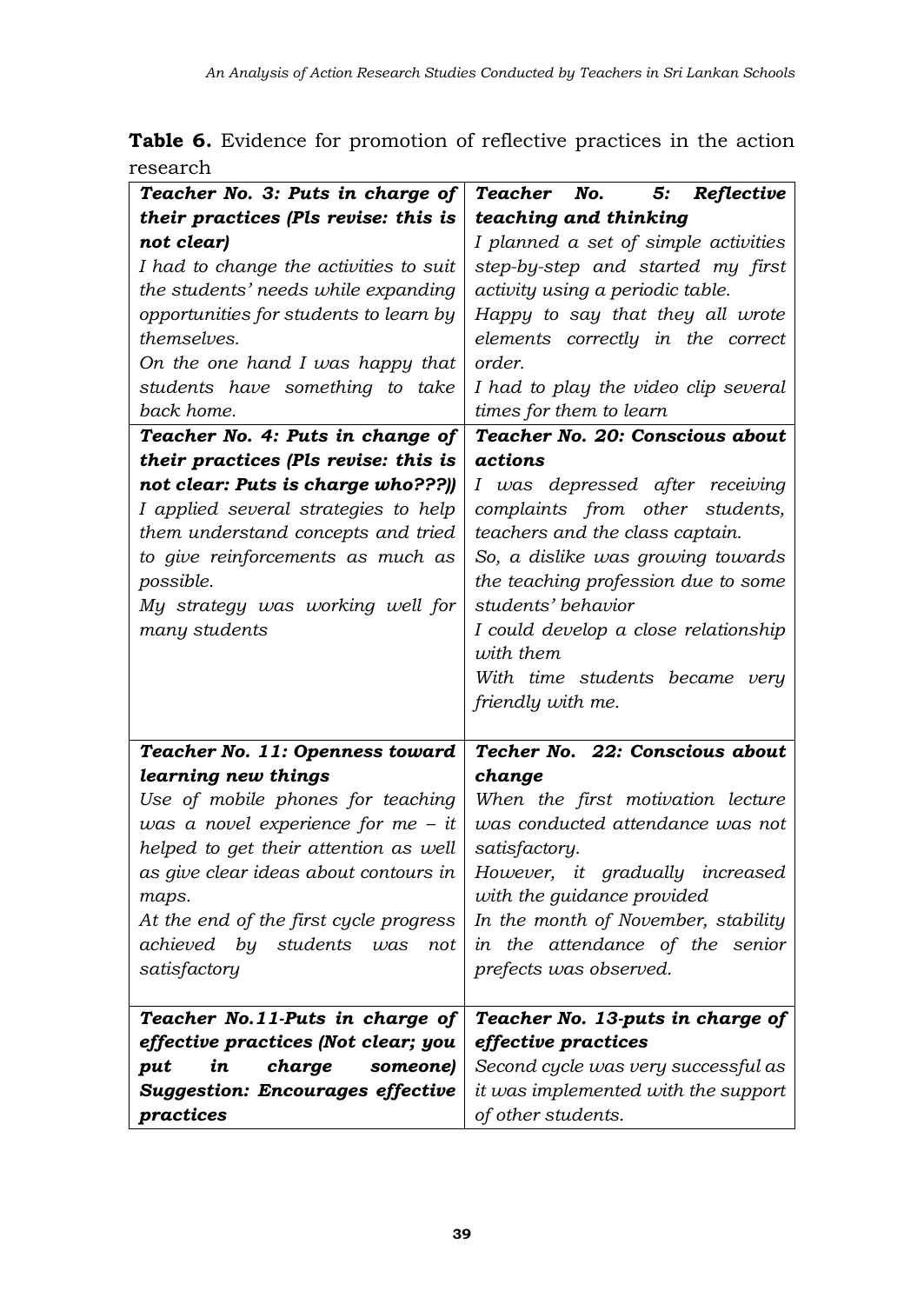| giving<br>them<br>very practical<br>Вu | The students participated in the     |  |  |
|----------------------------------------|--------------------------------------|--|--|
| experiences students were able to get  | action research very willingly       |  |  |
| a clear idea.                          | I really value their efforts         |  |  |
| the teaching-learning process<br>In    |                                      |  |  |
| giving targets and helping students    |                                      |  |  |
| to achieve them through step by step   |                                      |  |  |
| reinforcements was very effective.     |                                      |  |  |
| Teacher-No.8 - Conscious about         | Teacher No. 7- Reflecting on the     |  |  |
| change                                 | outcomes of actions                  |  |  |
| After the first motivation session     | I could not believe that the problem |  |  |
| attendance<br>did<br>student<br>not    | was that bad.                        |  |  |
| <i>increased.</i>                      | The selection of the examples should |  |  |
| However, it gradually increased with   | have been done after discussing      |  |  |
| the guidance provided. In the month    | <i>with students.</i>                |  |  |
| November, stability<br>οf<br>in<br>the | I should not have concluded that     |  |  |
| attendance of the senior prefects was  | their literary skills were somewhat  |  |  |
| observed.                              | high.                                |  |  |
|                                        |                                      |  |  |

**Source:** Extracts from teachers' reports

With reference to table 6, the teachers' openness towards learning new things would pave the way for acquiring new knowledge and skills required for teaching in the 21st century. When analyzing the evidence given, it was clearly observable that several teachers were very conscious about the actions implemented, outcomes experienced through actions and the actual change taken place in students at the end of the process. Such process will improve effectiveness and efficiency of teaching and learning thereby assuring benefits to both teachers and students. Further, these action research studies expanded opportunities for teachers to be in charge of their good practices certifying their ownership of those practices and strengthening their commitment and involvement in action research studies.

### **1. Changes experienced by participants through the action research**

In this section, actual changes experienced by teachers and students through action research studies and evidence used to prove that the changes occurred are presented and analyzed (Table 5). However, there were several teachers (No.12,14,15) who had stated very broad objectives and were unable to pinpoint exactly what the changes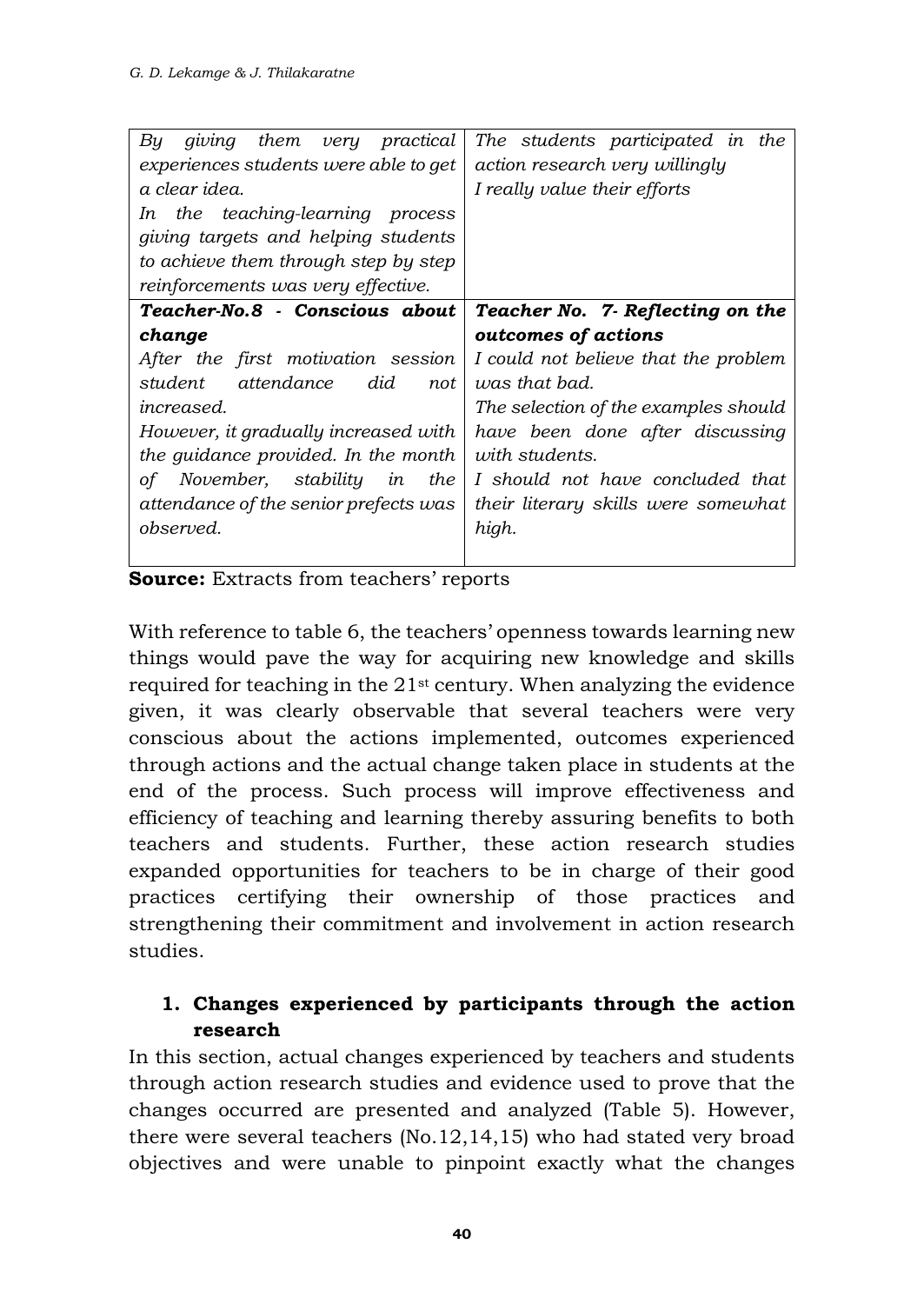occurred due to their interventions. Further, there were four teachers (No. 1,2,4,6) who had explained the changes occurred in students very briefly without substantial evidence (only marks). All the others had presented positive changes experienced by them with more evidence. It was very inspiring to find that three teachers (No.8, 11, 20) were very keen on their action research and have checked with all stakeholders (parents, students, other teachers etc) about the significance of the changes occurred through triangulating evidence. Among the changes reported, they had become very close to students, changed their routine day-to-day behavior, explored others opinion, become exemplary models to other students and developed a strong attachment and commitment to teaching etc. The students as the main recipients of these studies have also experienced substantial changes in their attitudes, habits, performance, attendance and skills through systematic, participative and reflective processes applied by those teachers. Tables 7a (3 research studies) and 7b (four research studies) illustrate only few examples extracted from the teachers' research reports. The changes are highlighted in bold letters for clarity.

| Action                | Changes                            | Changes                       | Evidence   |
|-----------------------|------------------------------------|-------------------------------|------------|
| Research Title        | experienced by the                 | experienced<br>by             | used       |
|                       | teacher                            | students<br>as                |            |
|                       | (researcher)                       | mentioned<br>by               |            |
|                       |                                    | teachers                      |            |
| 3.Making<br>my        | I was very <b>close</b> to         | Students<br>have              | Another    |
| classroom<br>$\alpha$ | students                           | undergone<br>$\boldsymbol{a}$ | teachers'  |
| happy place           | A different type of                | complete change in            | opinion    |
|                       | communication had I                | their behavior                | Reflective |
|                       | maintained:  <br>been.             | Now I see $a$ great           | notes      |
|                       | <b>writing a letter</b> to $\vert$ | difference in their           |            |
|                       | parents mentioning                 | <b>enthusiasm to learn</b>    |            |
|                       | positive<br>things                 | Even weak students            |            |
|                       | about the student                  | asked<br>for<br>me            |            |
|                       | and asking their                   | clarifications.               |            |
|                       | help<br>complete<br>to             |                               |            |
|                       | <i>activities at home</i>          |                               |            |

**Table 7a.** Changes experienced, and evidence used in the research studies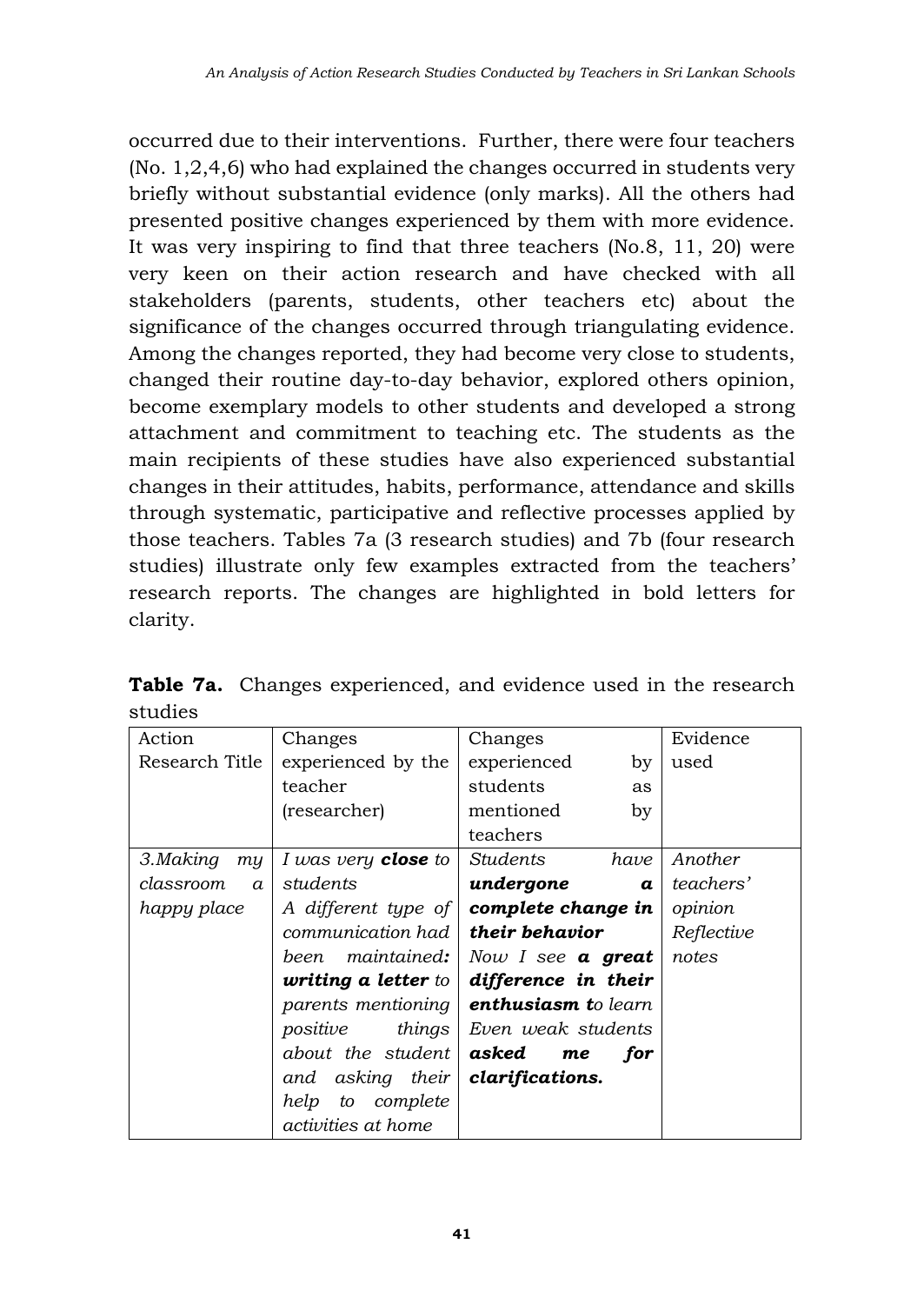| 6.Solving              | Continuous                | There is a substantial             | Observations               |
|------------------------|---------------------------|------------------------------------|----------------------------|
| problems<br>in         | monitoring<br>was         | <i>improvement in <b>their</b></i> | Reflective                 |
| letter writing         | adopted                   | letter writing                     | notes                      |
|                        | identified<br>the<br>Ι    |                                    |                            |
|                        | need<br>for               |                                    |                            |
|                        | continuing<br>the         |                                    |                            |
|                        | research with more        |                                    |                            |
|                        | interventions             |                                    |                            |
| 7.Developing           | I also had <b>to read</b> | Number<br>of <b>books</b>          | <i><b>Observations</b></i> |
| <i>literary</i> skills | the book to identify      | read has increased                 | Work.                      |
|                        | <i>their objectives</i>   | Creative<br>writing                | completed by               |
|                        |                           | had<br>improved                    | students                   |
|                        | Ι<br>developed <b>the</b> | (evidence given)                   |                            |
|                        | habit of reading          | Students themselves                |                            |
|                        | <i>books</i>              | had<br>posed                       |                            |
|                        |                           | about<br>questions                 |                            |
|                        |                           | several books                      |                            |

**Source:** Extracts from teachers' reports

|         | <b>Table 7b.</b> Changes experienced, and evidence used in the research |  |  |  |
|---------|-------------------------------------------------------------------------|--|--|--|
| studies |                                                                         |  |  |  |

| Action                 | Changes                     | Changes                     | Evidence used      |
|------------------------|-----------------------------|-----------------------------|--------------------|
| Research Title         | experienced<br>by           | experienced<br>by           |                    |
|                        | teacher<br>the              | students<br>as              |                    |
|                        | (researcher)                | mentioned<br>by             |                    |
|                        |                             | teachers                    |                    |
| $8.$ How<br>to         | Tried<br>look<br>to         | Students<br>engage          | <i>Discussions</i> |
| <i>improve</i> student | <b>after</b> the students   | in studies – teacher        | with students'     |
| achievement in         | always: Identified          | I like Science the          | parents            |
| science                | need<br>the<br>for $ $      | most - student              | Reflective notes   |
|                        | monitoring                  | Science is <b>eas</b> y for |                    |
|                        | student<br>work.            | me - student                |                    |
|                        | individually:               | My child is very            |                    |
|                        | Reviewed lessons   eager to | attend                      |                    |
|                        | in previous terms           | school-parent               |                    |
|                        | briefly                     | My daughter tries           |                    |
|                        | Realized<br>the             | to complete the             |                    |
|                        | importance<br>of            | activities in the text      |                    |
|                        | providing first             | book- parent                |                    |
|                        | hand                        | Miss changed the            |                    |
|                        | experiences<br>to           | students                    |                    |
|                        | students                    | completely - parent         |                    |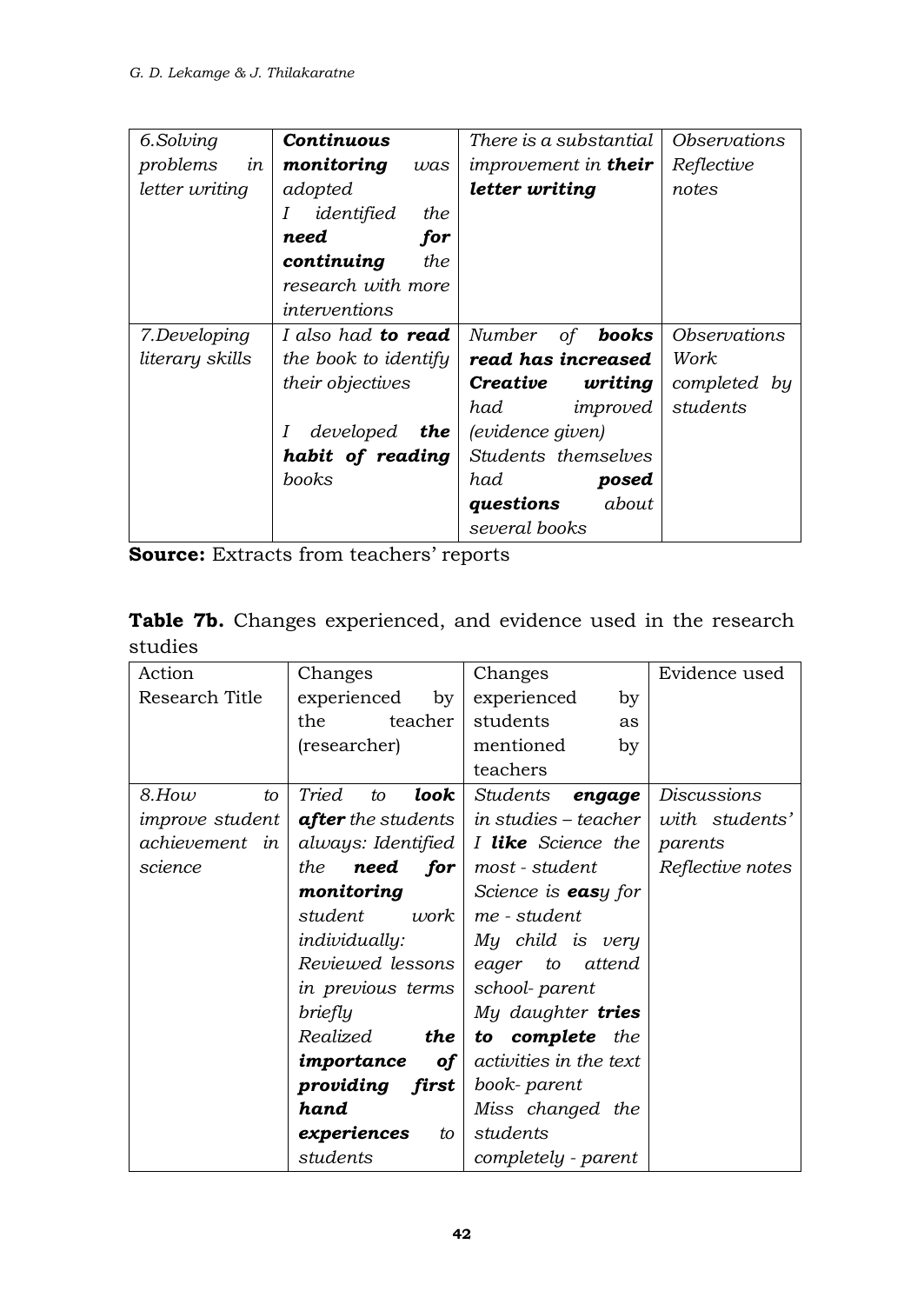| Minimizing<br>11. | $\boldsymbol{I}$<br>$d$ evelop | Student                 |                     |
|-------------------|--------------------------------|-------------------------|---------------------|
| problems<br>in    | strategies to give             | motivation              |                     |
| understanding     | step<br>step<br>by             | towards<br>subject      |                     |
| contours<br>in    | reinforcements                 | has improved            |                     |
| Geography         | to students                    | Their knowledge on      |                     |
|                   | Significance                   | contours<br>has         |                     |
|                   | of                             |                         |                     |
|                   | giving <b>practical</b>        | improved                |                     |
|                   | experiences was                | <b>They</b><br>could    |                     |
|                   | understood                     | develop                 |                     |
|                   | Need<br>to<br>give             | structures              |                     |
|                   | individual                     | correctly               |                     |
|                   | attention<br>for               | Majority<br>were        |                     |
|                   | students<br>weak               | eager to complete       |                     |
|                   | was recognized                 | homework                |                     |
|                   | Changed teaching               | Specific knowledge      |                     |
|                   | to discussions                 | different<br>оn         |                     |
|                   |                                | concepts<br>has         |                     |
|                   |                                | improved by using       |                     |
|                   |                                | on-line material        |                     |
| Improving<br>19.  | Teacher<br>could               | A change in their       | <b>Discussions</b>  |
| performance<br>in | reflect<br>the<br>on           | behavior could be       | with<br>other       |
| science           | taken<br>changes               | observed                | teachers            |
|                   | place in his/her               | The<br>observations     | <b>Observations</b> |
|                   | own behavior to                | made<br>by<br>other     |                     |
|                   | suit the activities            | teachers have also      |                     |
|                   | the<br>and                     | confirmed that their    |                     |
|                   | effectiveness<br>οf            | behavior<br>had         |                     |
|                   | the activities                 | <i>improved.</i>        |                     |
| 20.Changing       | started<br>going<br>1          | <b>Students</b><br>were | Reflections         |
| pro-social        | early<br>school<br>to          | eagerly<br>waiting      | <b>Discussions</b>  |
| behavior<br>of    | talked<br>and<br>to            | to get a book from      | students,           |
| students          | students<br>in<br>a            | class library           | parents,            |
|                   | friendly manner                | The act if running      | <b>Observations</b> |
|                   | Parents<br>were                | the<br>away from        |                     |
|                   | saying<br>that                 | classroom<br>was        |                     |
|                   | teacher was very               | reduced                 |                     |
|                   | patient<br>with                | When<br>Hiruni          |                     |
|                   | students                       | became the leader,      |                     |
|                   | When<br>students               | she stopped going       |                     |
|                   | their<br>changed               | out from the class      |                     |
|                   | behavior<br>m <sub>Y</sub>     | frequently              |                     |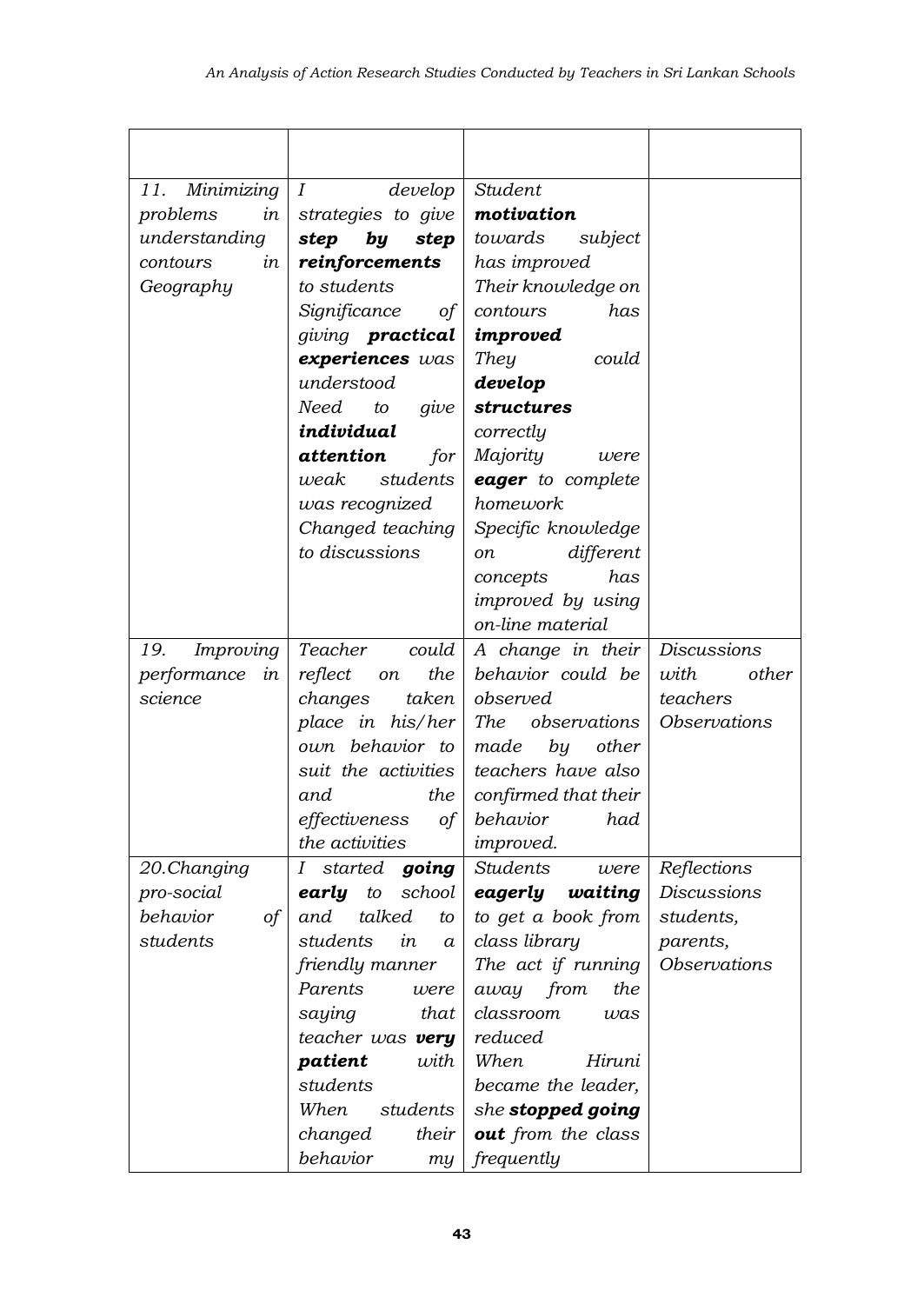| <b>stress gradually</b> Students' views:<br><b>faded</b> away |  |
|---------------------------------------------------------------|--|
|                                                               |  |
|                                                               |  |
|                                                               |  |
|                                                               |  |
|                                                               |  |
|                                                               |  |

**Source:** Extracts from teachers' reports

#### **2. Relevance of the conclusions made through the action research**

While doing the presentations before submitting their reports, most of the teachers were not very familiar with writing conclusions in a report and there were problems in linking objectives to final outcomes. However, through the feedback given by experts after each presentation, a substantial improvement could be noted in their reports. It was interesting to find that a substantial number of teachers were focusing on very specific outcomes when drawing conclusions (teachers No.3,4,8,11,20) of their research studies. For instance, changes experienced through different actions in individual students and the teacher, changes experienced in the teaching learning process and the need for re-inventing the research cycles several times had been specified by some of them. Further, some teachers have extended the changes even to the parents. In some cases, interventions and outcomes were quoted with multiple evidence.

One common feature that emerged from some of the action research reports (No. 5,7,10,13,22) was that the conclusions were very general and not specifically linked with the interventions implemented. Even though teachers themselves had undergone some changes in relation to different aspects, they had not been given prominence in the presentations and reports. Table 8 highlights some examples of general conclusions and specific conclusions drawn by the teachers at the end of the report.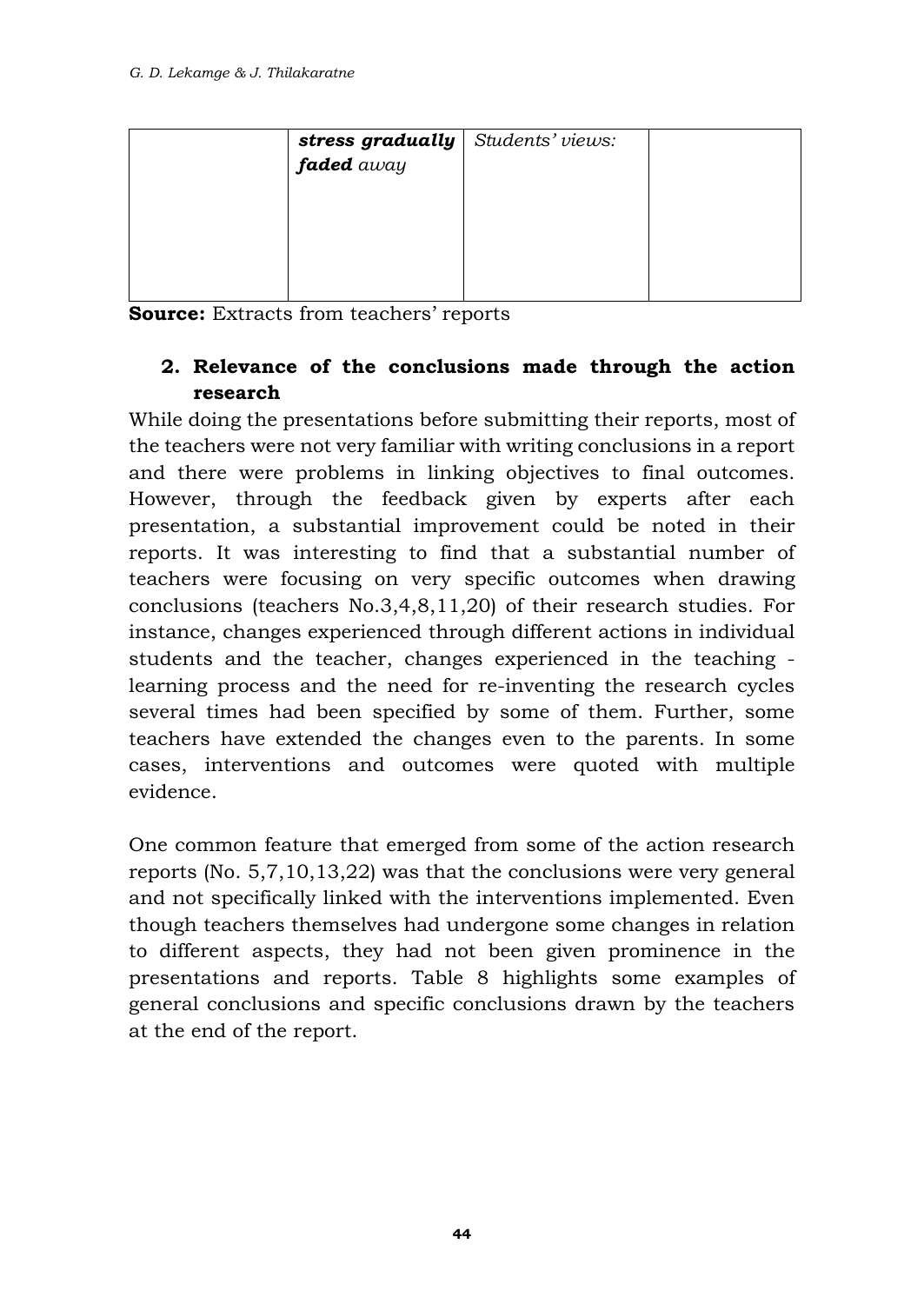**Table 8**. Examples of general conclusions and specific conclusions drawn by teachers

| No.5<br>Teacher No. 3- How do I make my<br>Teacher<br>- Improving the<br>understanding of concept of Mole<br>classroom a happy place?<br>among students<br>Reflective journal had given<br>Visual aids to be used to<br>me enough evidence to learn<br>difficult<br>that students enjoy learning<br>explain<br>science<br>and have changed their<br>concepts<br>Needs to use technology in<br>behavior positively<br>teaching<br>action<br>the<br>-learning<br>Through<br>research<br>students have undergone a<br>process<br>their<br>complete change<br>in<br>Interesting activities<br>to be<br>behavior<br>identified<br>and<br>used<br>systematically<br>Teacher can change behavior<br>of students' parents<br>Collaboration<br>and<br>participation of students to<br>be maintained throughout<br>the intervention<br>No.<br>Teacher No.7- Developing literary<br>Teacher<br>Improving<br>$4-$<br>creations in students<br>performance<br>in<br>mathematics<br>in<br>Grade 10 students<br>Step by step students'<br>literary abilities can<br>The performance of students<br>be<br>(listed) has improved<br><i>improved.</i><br>Weak<br>Individual attention should<br>students<br>could<br>improve themselves under<br>have been paid to weak<br>the guidance of the teacher.<br>students<br>The relationship between the<br>students and<br>the<br>weak<br>teacher was very distant<br>The students who showed |
|-------------------------------------------------------------------------------------------------------------------------------------------------------------------------------------------------------------------------------------------------------------------------------------------------------------------------------------------------------------------------------------------------------------------------------------------------------------------------------------------------------------------------------------------------------------------------------------------------------------------------------------------------------------------------------------------------------------------------------------------------------------------------------------------------------------------------------------------------------------------------------------------------------------------------------------------------------------------------------------------------------------------------------------------------------------------------------------------------------------------------------------------------------------------------------------------------------------------------------------------------------------------------------------------------------------------------------------------------------------------------------------------------------------------------|
|                                                                                                                                                                                                                                                                                                                                                                                                                                                                                                                                                                                                                                                                                                                                                                                                                                                                                                                                                                                                                                                                                                                                                                                                                                                                                                                                                                                                                         |
|                                                                                                                                                                                                                                                                                                                                                                                                                                                                                                                                                                                                                                                                                                                                                                                                                                                                                                                                                                                                                                                                                                                                                                                                                                                                                                                                                                                                                         |
|                                                                                                                                                                                                                                                                                                                                                                                                                                                                                                                                                                                                                                                                                                                                                                                                                                                                                                                                                                                                                                                                                                                                                                                                                                                                                                                                                                                                                         |
|                                                                                                                                                                                                                                                                                                                                                                                                                                                                                                                                                                                                                                                                                                                                                                                                                                                                                                                                                                                                                                                                                                                                                                                                                                                                                                                                                                                                                         |
|                                                                                                                                                                                                                                                                                                                                                                                                                                                                                                                                                                                                                                                                                                                                                                                                                                                                                                                                                                                                                                                                                                                                                                                                                                                                                                                                                                                                                         |
|                                                                                                                                                                                                                                                                                                                                                                                                                                                                                                                                                                                                                                                                                                                                                                                                                                                                                                                                                                                                                                                                                                                                                                                                                                                                                                                                                                                                                         |
|                                                                                                                                                                                                                                                                                                                                                                                                                                                                                                                                                                                                                                                                                                                                                                                                                                                                                                                                                                                                                                                                                                                                                                                                                                                                                                                                                                                                                         |
|                                                                                                                                                                                                                                                                                                                                                                                                                                                                                                                                                                                                                                                                                                                                                                                                                                                                                                                                                                                                                                                                                                                                                                                                                                                                                                                                                                                                                         |
|                                                                                                                                                                                                                                                                                                                                                                                                                                                                                                                                                                                                                                                                                                                                                                                                                                                                                                                                                                                                                                                                                                                                                                                                                                                                                                                                                                                                                         |
|                                                                                                                                                                                                                                                                                                                                                                                                                                                                                                                                                                                                                                                                                                                                                                                                                                                                                                                                                                                                                                                                                                                                                                                                                                                                                                                                                                                                                         |
|                                                                                                                                                                                                                                                                                                                                                                                                                                                                                                                                                                                                                                                                                                                                                                                                                                                                                                                                                                                                                                                                                                                                                                                                                                                                                                                                                                                                                         |
|                                                                                                                                                                                                                                                                                                                                                                                                                                                                                                                                                                                                                                                                                                                                                                                                                                                                                                                                                                                                                                                                                                                                                                                                                                                                                                                                                                                                                         |
|                                                                                                                                                                                                                                                                                                                                                                                                                                                                                                                                                                                                                                                                                                                                                                                                                                                                                                                                                                                                                                                                                                                                                                                                                                                                                                                                                                                                                         |
|                                                                                                                                                                                                                                                                                                                                                                                                                                                                                                                                                                                                                                                                                                                                                                                                                                                                                                                                                                                                                                                                                                                                                                                                                                                                                                                                                                                                                         |
|                                                                                                                                                                                                                                                                                                                                                                                                                                                                                                                                                                                                                                                                                                                                                                                                                                                                                                                                                                                                                                                                                                                                                                                                                                                                                                                                                                                                                         |
|                                                                                                                                                                                                                                                                                                                                                                                                                                                                                                                                                                                                                                                                                                                                                                                                                                                                                                                                                                                                                                                                                                                                                                                                                                                                                                                                                                                                                         |
|                                                                                                                                                                                                                                                                                                                                                                                                                                                                                                                                                                                                                                                                                                                                                                                                                                                                                                                                                                                                                                                                                                                                                                                                                                                                                                                                                                                                                         |
|                                                                                                                                                                                                                                                                                                                                                                                                                                                                                                                                                                                                                                                                                                                                                                                                                                                                                                                                                                                                                                                                                                                                                                                                                                                                                                                                                                                                                         |
|                                                                                                                                                                                                                                                                                                                                                                                                                                                                                                                                                                                                                                                                                                                                                                                                                                                                                                                                                                                                                                                                                                                                                                                                                                                                                                                                                                                                                         |
|                                                                                                                                                                                                                                                                                                                                                                                                                                                                                                                                                                                                                                                                                                                                                                                                                                                                                                                                                                                                                                                                                                                                                                                                                                                                                                                                                                                                                         |
|                                                                                                                                                                                                                                                                                                                                                                                                                                                                                                                                                                                                                                                                                                                                                                                                                                                                                                                                                                                                                                                                                                                                                                                                                                                                                                                                                                                                                         |
|                                                                                                                                                                                                                                                                                                                                                                                                                                                                                                                                                                                                                                                                                                                                                                                                                                                                                                                                                                                                                                                                                                                                                                                                                                                                                                                                                                                                                         |
|                                                                                                                                                                                                                                                                                                                                                                                                                                                                                                                                                                                                                                                                                                                                                                                                                                                                                                                                                                                                                                                                                                                                                                                                                                                                                                                                                                                                                         |
|                                                                                                                                                                                                                                                                                                                                                                                                                                                                                                                                                                                                                                                                                                                                                                                                                                                                                                                                                                                                                                                                                                                                                                                                                                                                                                                                                                                                                         |
|                                                                                                                                                                                                                                                                                                                                                                                                                                                                                                                                                                                                                                                                                                                                                                                                                                                                                                                                                                                                                                                                                                                                                                                                                                                                                                                                                                                                                         |
|                                                                                                                                                                                                                                                                                                                                                                                                                                                                                                                                                                                                                                                                                                                                                                                                                                                                                                                                                                                                                                                                                                                                                                                                                                                                                                                                                                                                                         |
|                                                                                                                                                                                                                                                                                                                                                                                                                                                                                                                                                                                                                                                                                                                                                                                                                                                                                                                                                                                                                                                                                                                                                                                                                                                                                                                                                                                                                         |
|                                                                                                                                                                                                                                                                                                                                                                                                                                                                                                                                                                                                                                                                                                                                                                                                                                                                                                                                                                                                                                                                                                                                                                                                                                                                                                                                                                                                                         |
| performance<br>had<br>poor                                                                                                                                                                                                                                                                                                                                                                                                                                                                                                                                                                                                                                                                                                                                                                                                                                                                                                                                                                                                                                                                                                                                                                                                                                                                                                                                                                                              |
| problems<br>with                                                                                                                                                                                                                                                                                                                                                                                                                                                                                                                                                                                                                                                                                                                                                                                                                                                                                                                                                                                                                                                                                                                                                                                                                                                                                                                                                                                                        |
| conceptualization of subject                                                                                                                                                                                                                                                                                                                                                                                                                                                                                                                                                                                                                                                                                                                                                                                                                                                                                                                                                                                                                                                                                                                                                                                                                                                                                                                                                                                            |
| content                                                                                                                                                                                                                                                                                                                                                                                                                                                                                                                                                                                                                                                                                                                                                                                                                                                                                                                                                                                                                                                                                                                                                                                                                                                                                                                                                                                                                 |
| Teacher No. 8- How<br>Teacher No. 10- Improving writing<br>to<br>improve                                                                                                                                                                                                                                                                                                                                                                                                                                                                                                                                                                                                                                                                                                                                                                                                                                                                                                                                                                                                                                                                                                                                                                                                                                                                                                                                                |
| achievement in science<br>ability of grade 10 students                                                                                                                                                                                                                                                                                                                                                                                                                                                                                                                                                                                                                                                                                                                                                                                                                                                                                                                                                                                                                                                                                                                                                                                                                                                                                                                                                                  |
| Most of the students started to<br>re-intervention<br>А<br>cycle<br>was                                                                                                                                                                                                                                                                                                                                                                                                                                                                                                                                                                                                                                                                                                                                                                                                                                                                                                                                                                                                                                                                                                                                                                                                                                                                                                                                                 |
| use the language confidently<br>needed to support those<br>who                                                                                                                                                                                                                                                                                                                                                                                                                                                                                                                                                                                                                                                                                                                                                                                                                                                                                                                                                                                                                                                                                                                                                                                                                                                                                                                                                          |
| have not attained the outcomes<br>Many students improved their<br>marks                                                                                                                                                                                                                                                                                                                                                                                                                                                                                                                                                                                                                                                                                                                                                                                                                                                                                                                                                                                                                                                                                                                                                                                                                                                                                                                                                 |
| Identified the need for monitoring<br>student work individually                                                                                                                                                                                                                                                                                                                                                                                                                                                                                                                                                                                                                                                                                                                                                                                                                                                                                                                                                                                                                                                                                                                                                                                                                                                                                                                                                         |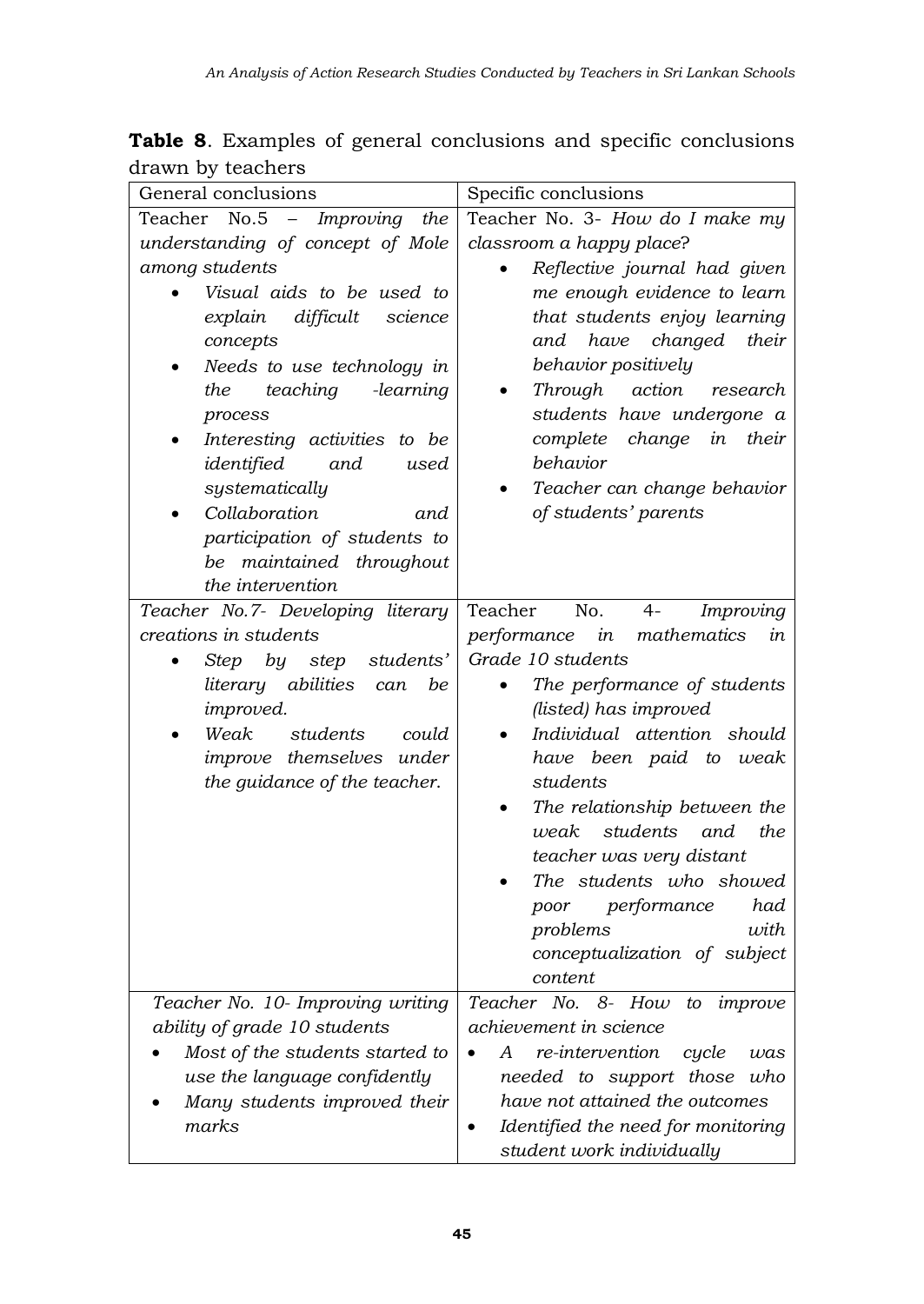| Almost all students knew how              | Realized<br>the<br>importance<br>оf   |
|-------------------------------------------|---------------------------------------|
| to develop an argument                    | providing first hand experiences      |
|                                           | to students                           |
|                                           | Special needs students also had       |
|                                           | shown some improvement                |
|                                           | Student attendance<br>could<br>be     |
|                                           | improved by providing enjoyable       |
|                                           | learning situations                   |
| Teacher<br>No.<br>$13-$<br>To<br>improve  | Teacher No. 11- Minimize difficulties |
| understanding of rhythm in Dancing        | of Grade 13 students in interpreting  |
| Conclusions made only thorough            | Metric Contour Maps?                  |
| observations but not using other          | Videos were more useful to            |
| means.                                    | weak students                         |
| Observation<br>data<br>had<br>been.       | Significance<br>giving<br>of          |
| transferred to marks. Justifiable         | practical experiences to these        |
| evidence had not been provided            | students was understood               |
| Student abilities had been                | Individual attention for weak         |
| <i>improved.</i>                          | students was recognized               |
| Students have completed the               | Giving feedback on the spot to        |
| work allocated to them                    | was necessary                         |
|                                           | Specific<br>knowledge<br>on           |
|                                           | different concepts had been           |
|                                           | improved by using on-line             |
|                                           | material                              |
| Teacher No.<br>$22 -$<br>How<br>$\it{to}$ | Teacher No. 20- Changing pro-social   |
| duties<br>improve<br>and                  | behavior of students                  |
| responsibilities of prefects              | Going early to school and             |
| The conclusions do not link with          | students<br>talking<br>to<br>in<br>a  |
| objectives.                               | friendly<br>had<br>manner             |
| Prefects<br>develop<br>their              | improved student behavior             |
| personalities<br>through<br>the           | My patience had a positive            |
| given tasks                               | impact on student behavior            |
| They need<br>be<br>given<br>to            | Students' behavior changes            |
| opportunities<br>to play<br>role          | have reduced my stress as             |
| make<br>models and<br>them                | well                                  |
| aware on them                             |                                       |

**Source:** Extracts from the content analysis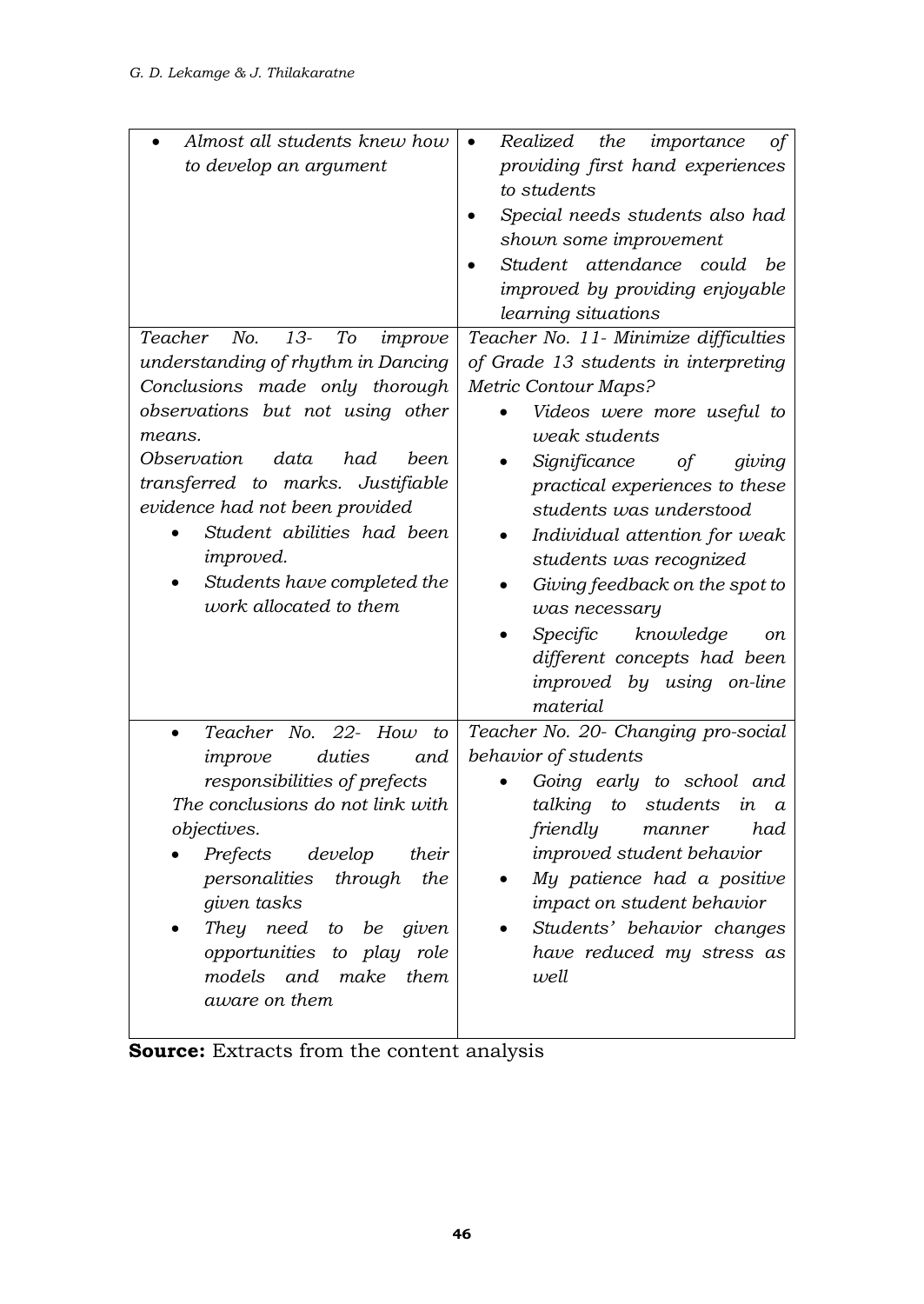# **Conclusions**

The following are general conclusions that could be drawn through the analysis of research reports, presentations of teachers and parts of the reflective journals submitted by them.

- Action research studies have provided on-the-spot solutions to day-to-day problems in the teaching-learning process.
- Interventions related to the action research studies have paved way to create changes in students as well as in teachers.
- Support provided throughout this project has strengthened the action research process and outcomes of these action research studies.

The following specific conclusions could be derived through this analysis:

- Most of the action research studies completed under the project focused on subject-related issues.
- Individual action research studies were more popular among teachers than collaborative/participatory studies.
- Teachers have followed a systematic process while conducting their action research studies.
- The changes experienced by students were given prominence than the changes experienced by teachers.
- Reflective practice strengthened through action research studies positively contributed to the professional development of teachers
- There was evidence for collecting multiple data though teachers were strongly relying on one or two means when analyzing data and making conclusions of their studies.

## **Recommendations**

- The action research project should be expanded to as many schools as possible using different means.
- Streamlining the training workshops on action research and monitoring the progress systematically at different points of the research studies are encouraged.
- More emphasis should be placed on collaborative action research as it would contribute positively towards developing a research-oriented school culture.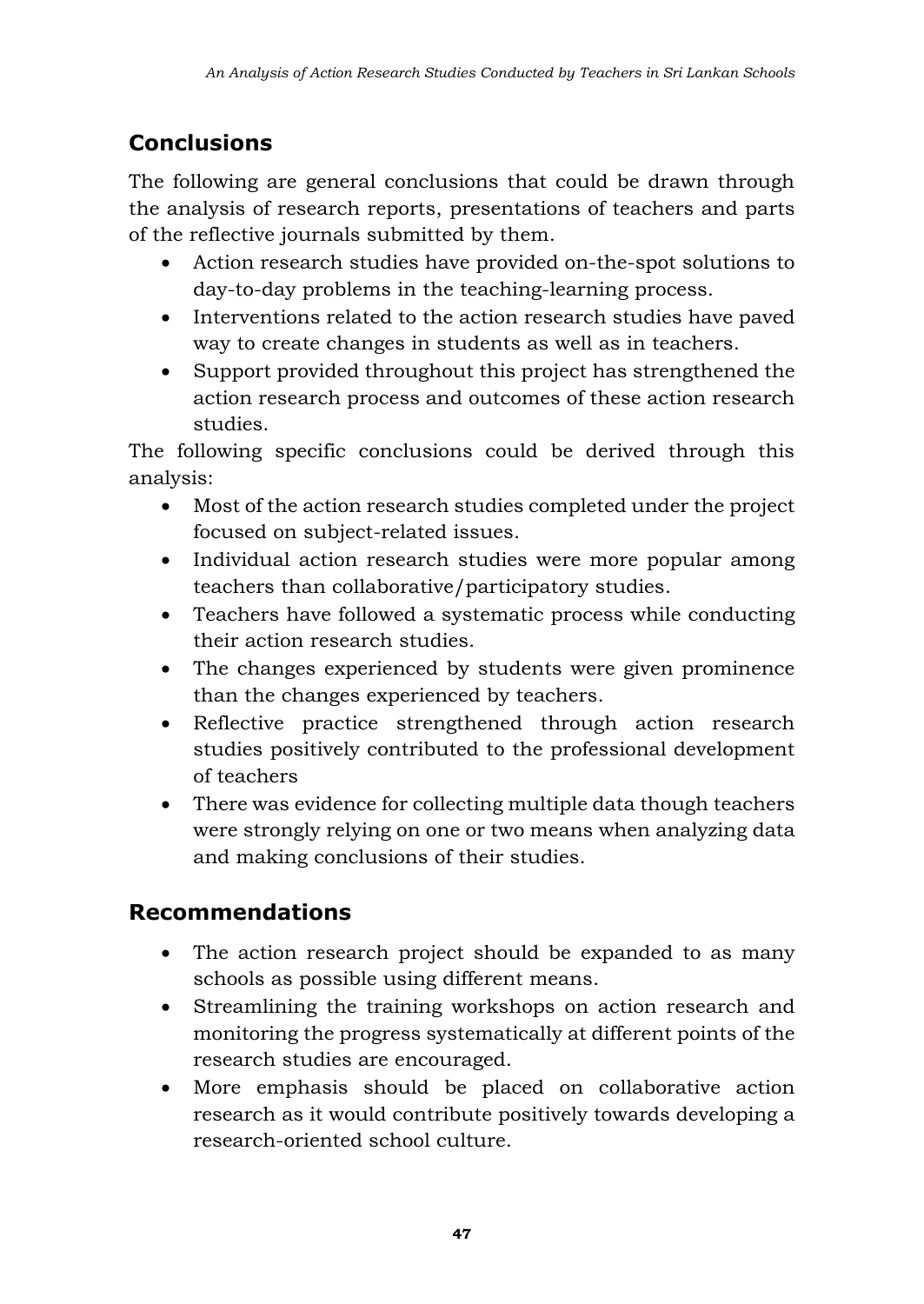#### **References**

- Arhar, J. M., Holly, M. L., & Kasten, W. C. (2001). *Action research for teachers: Traveling the yellow brick road.* Upper Saddle River, NJ: Merrill, Prentice Hall
- Carr, W. & Kemmis, S. (1986). *Becoming Critical: Education, Knowledge and Action Research*, Falmer Press, London. ISBN 1850000905, 9781850000907
- Cohen, L. & Manion, L. (1989). *Research Methods in Education*, (3rd Ed), London: Routledge.
- Cohen, L., Manion, L. & Morrison, K. (2007). *Research Methods in Education* (6th ed). London: Routledge Falmer.
- Creswell, J. W. (2009). *Research Design: Qualitative, Quantitative, and Mixed Methods Approaches*. Thousand Oaks, CA: SAGE.
- Elliot, J. (1991*). Action Research for Educational Change*. Buckingham: Open University Press.
- Ferrance, E. (2000). *Themes in Education: Action Research,* The Education Alliance: Brown University, Providence, Rhode Island.
- Gay, L. R., Miles, G. E. & Airasian, P. W., (2015), *Educational Research*, Competencies for *Analysis and Application,* Third edition, Person Education Limited
- Hart, E. & Bond, M. (1995). *Action Research for Health and Social Care*. London: Open University Press.
- Hensen, K. T. (1996). Teachers as researchers. In J. Sikula (Ed.), *Handbook of Research on teacher education* (4th ed., pp. 53-66). New York: Macmillan
- Hughes, I. (2008). 'Action research in healthcare', in P. Reason & H. Bradbury (eds), *The SAGE Handbook of Action Research: Participative Inquiry and Practice*. London: SAGE.
- Johnson, A. P. (2012). *A short guide to action research* (4th ed.). New Jersey: Pearson Education.
- Kemmis, S. & McTaggart, R. (1988). The *Action Research Planner*. Geelong, Australia: Deakin University Press.